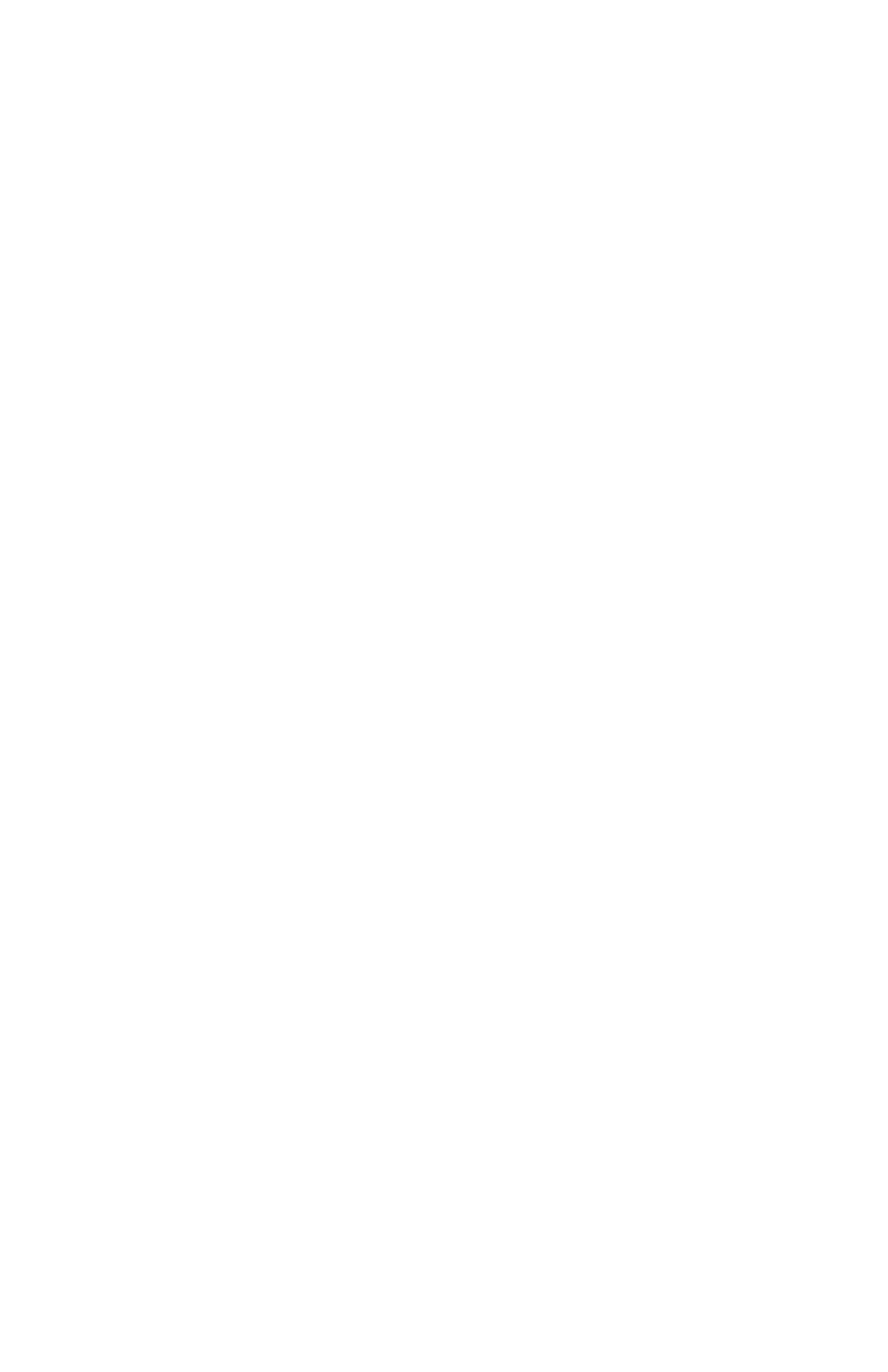

5.3 (Spring 2001)

**Richard Long, Editor**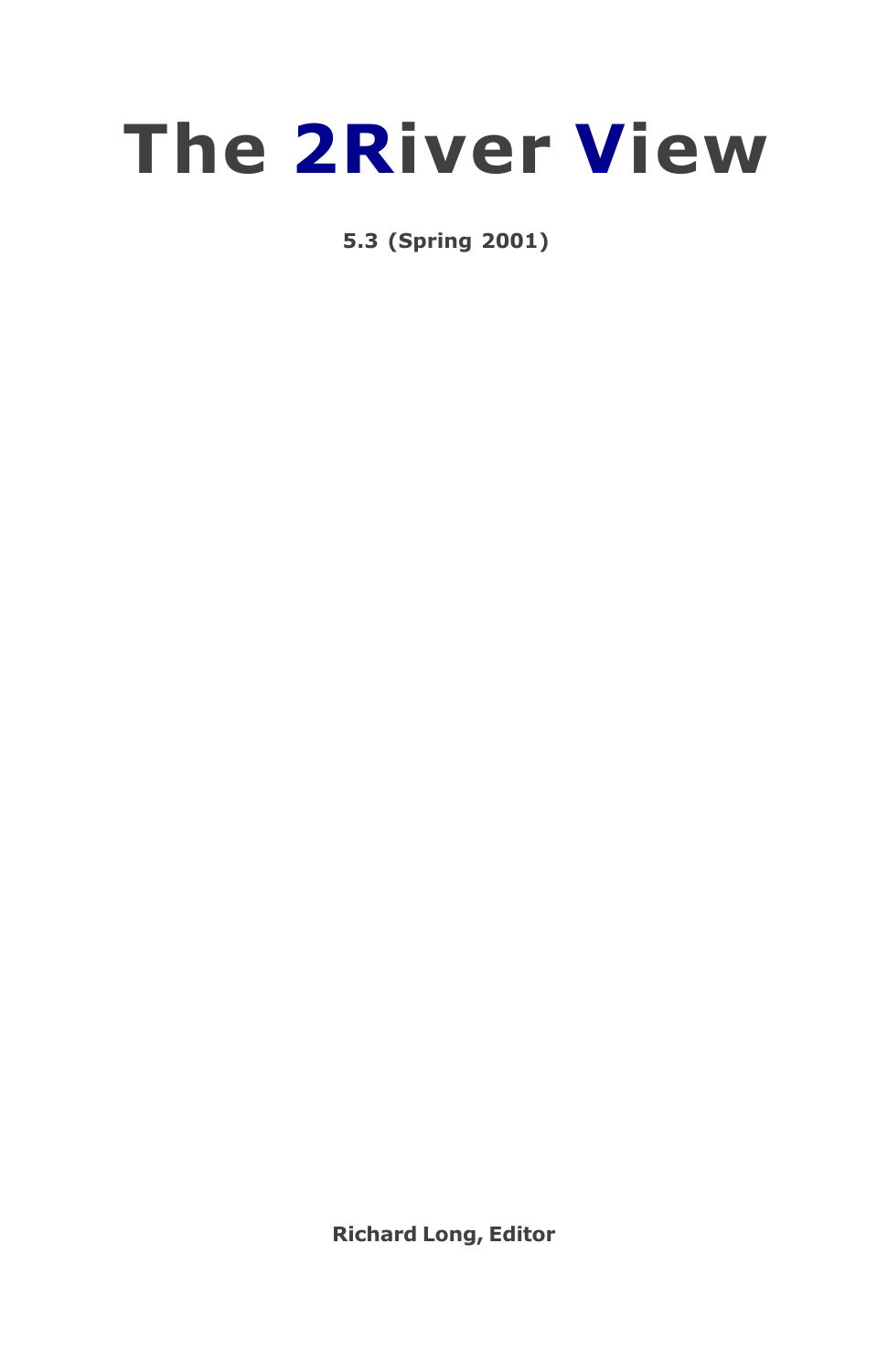## **About 2River**

2River is a literary site on the Daemen College webserver in Amherst, New York. The address is:

www.daemen.edu/~2River

2River publishes The 2River View, a quarterly journal of poetry, art, and theory; and occasionally publishes individual authors in the 2River Chapbook Series. All publications first appear online and afterwards in print. Interested contributors can read the submission quidelines on the 2River site.

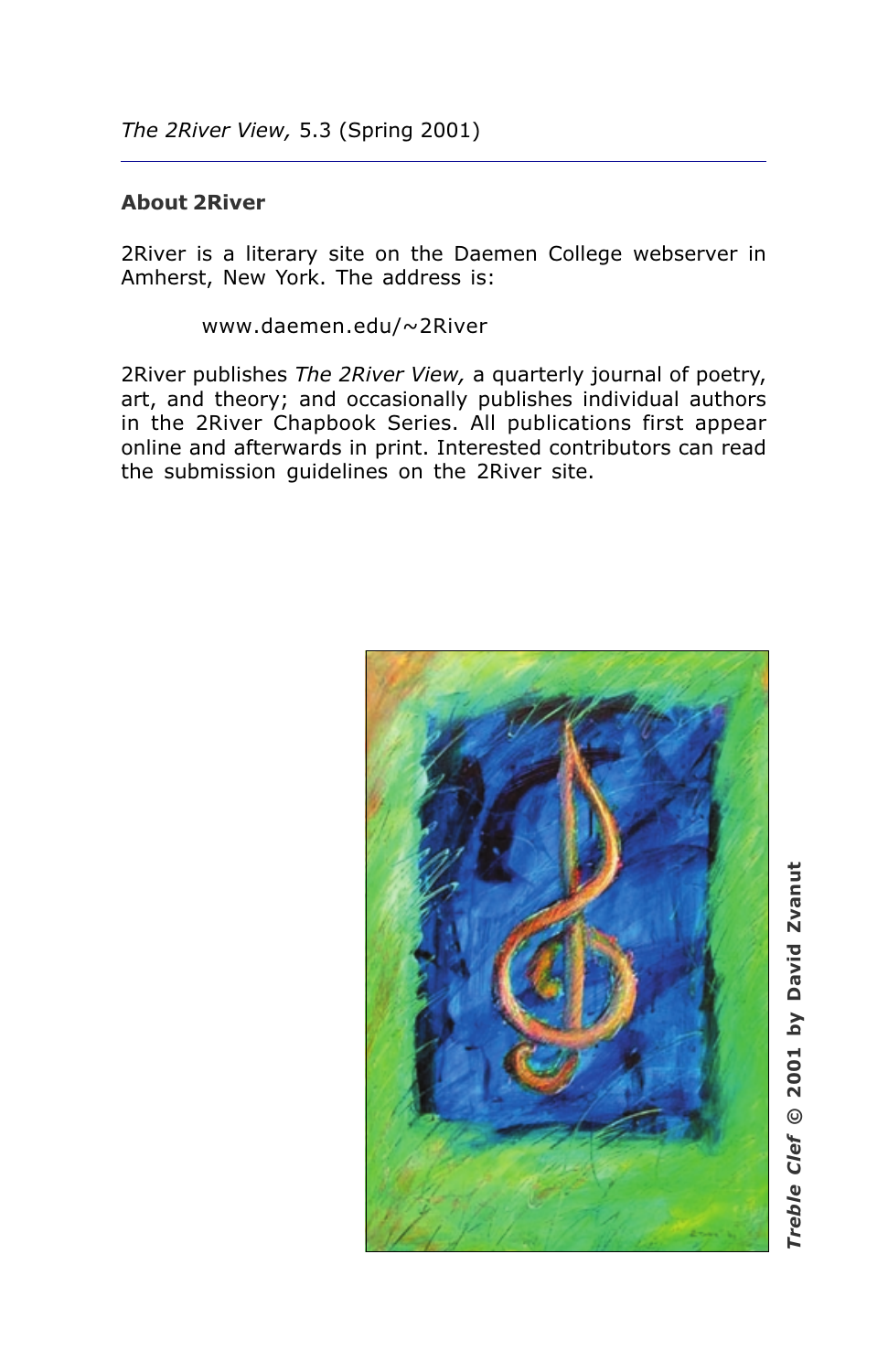#### **Contents**

#### **Jason Deen**

The Way In **Fully Still** Two Music

**Deborah Finch** 15 Perception of Hades as Recorded in Persephone's Diary

## **Roger Johns**

Part of a Folk Tale Kite Festival

## Rebecca Lu-Kiernan

Sex Addict in Therapy To the Bat Living in the Air Vent

**Patti Marshock** Dreams

#### **Judith Pordone** Armor of Amor

Private Disgrace

### **Harding Stedler**

Master of Trust at Three Drifters at Sea

## T. L. Stokes

The Peribaca

#### **Susan Vaughan**

Dracula After My Birthday Dinner The Armored Car Company Supervisor

#### **Chocolate Waters**

Mom, Dad and the Other Woman Discarded Rain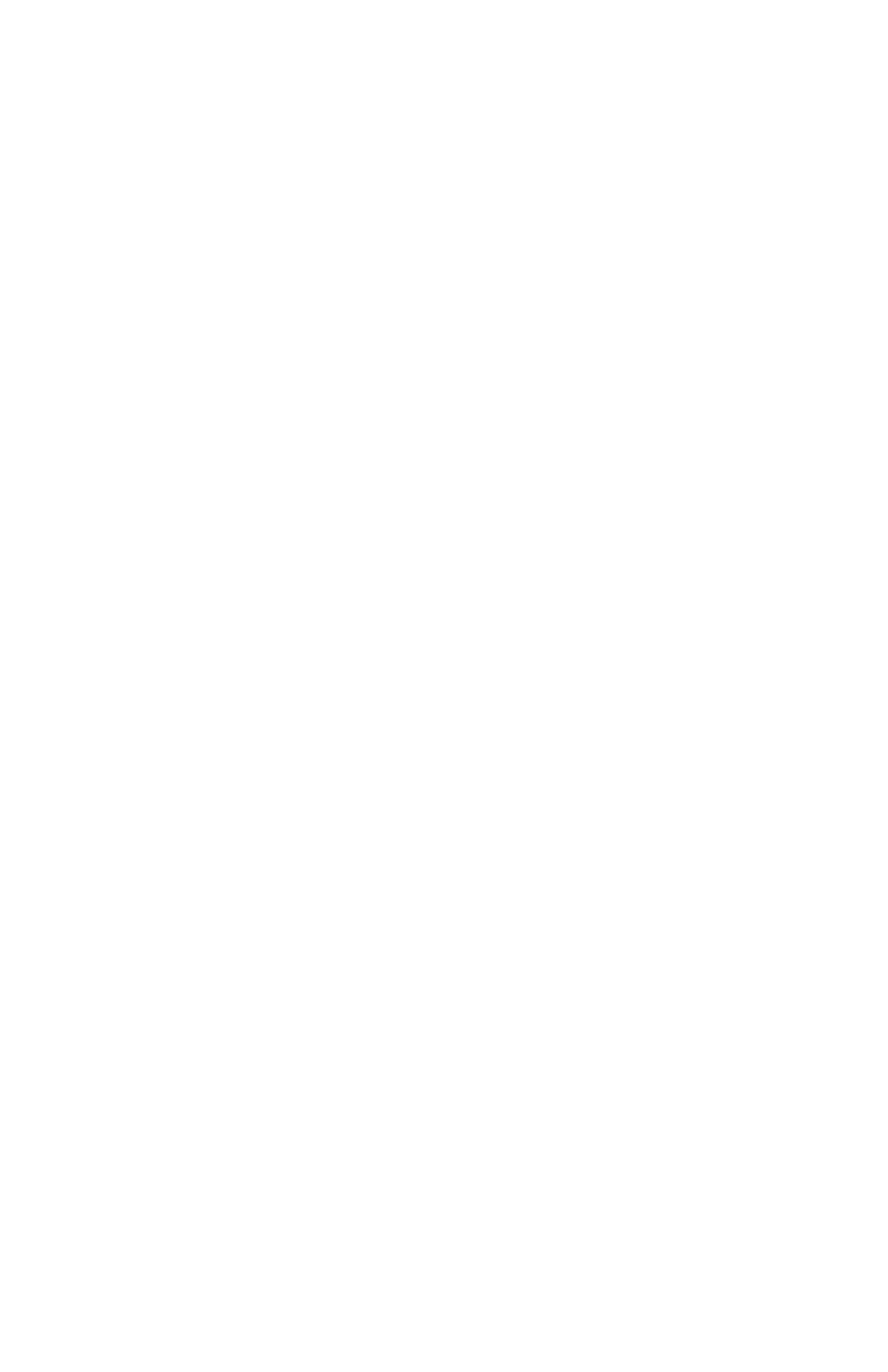## The Way In

Knocking at the door of the hearthall, I can see a great light if I match my eyes to the edge of the jamb.

Vibrating, the door sets the hinges to high creaking and small bits of rust fall from them, to the warming floor.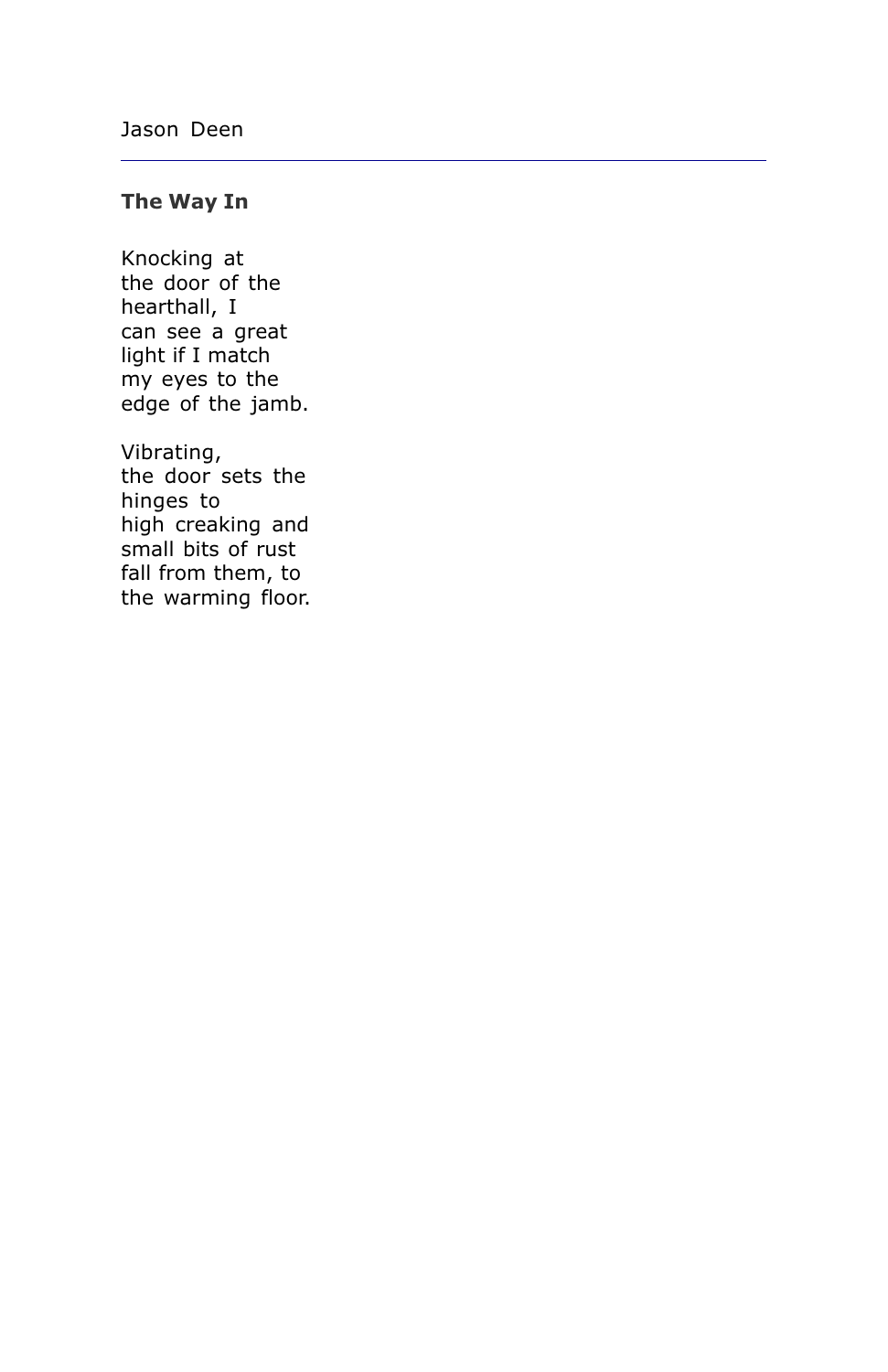## **Fully Still**

Besetting peace across days of food, behind us, the hours heavy and miles walked.

Sounds lost along this way hear subtle noise and promises kept fail gracefully still.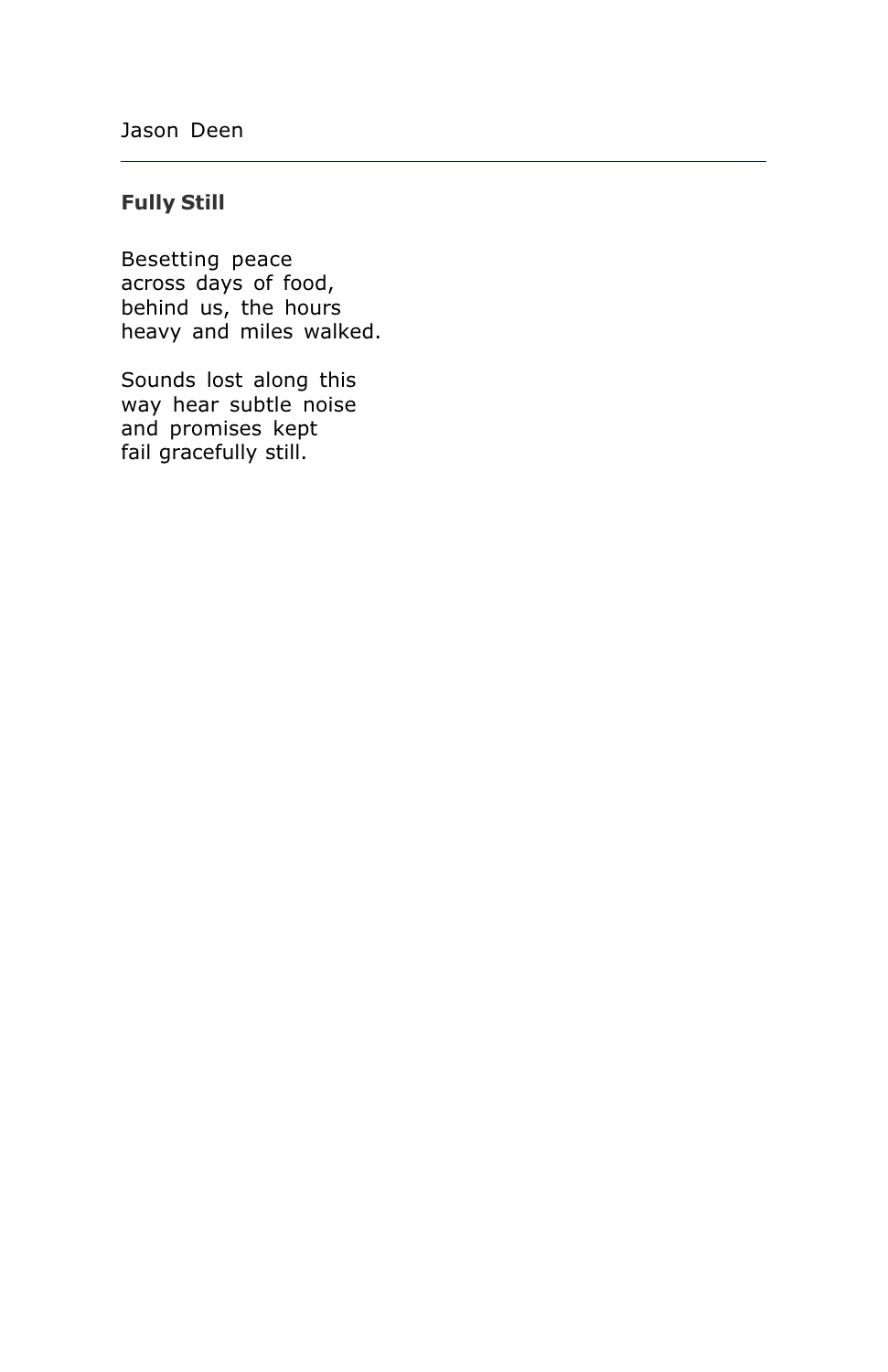## **Two Music**

Your voice is a slow drink, poured easily into my ear. It gently lifts and falls,

now thick, now light, not needing its other parts for completeness, but waits, outside, before tumbling into me, as autumn does, when strength is used and needed.

I feel it as a wind which catches the edge of a seashell, that fills and refills this

shell constantly, setting the entirety to warm vibrating. I breathe deep and listen-shell, voice, ear-and in that distinct low hum I hear the world, part and whole.

Breathing deep and hearing the world vibrate with, and me: within me.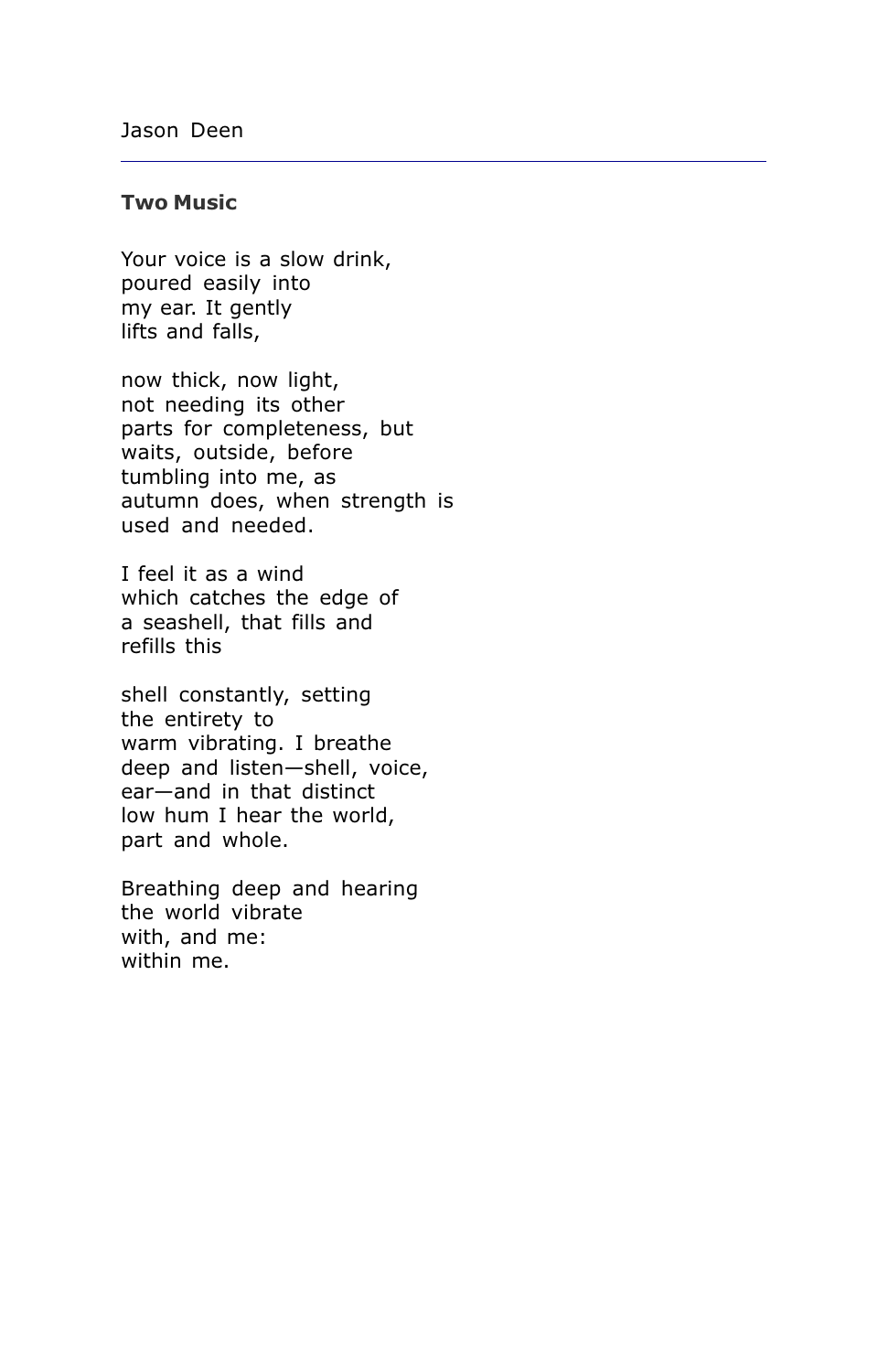## **15 Perceptions of Hades** As Recorded in Persephone's Diary

#### T

At this hour, I float away from your shadow, a bubble blown or imagined by a girl of six, maybe your daughter. It pops on the neighbor's porchlight with a small wet smack ending yet another dream that I can live without you. Perhaps my escape was a child's thumb plucked from a sucking mouth, at least its round trip ended with sound like that.

## $\overline{2}$

Every day my thoughts slip one molecule at a time away from your kingdom of tunnels and madness into mesquite canopies where hunting whipsnakes flex their lengthy muscles from thorny branch to branch. Moving air from summer's exhalation circulates the scent of congealing late-night panic, passing through arroyos into neighborhoods where windows shudder at the sight of sun in the veined red eyes of dawn.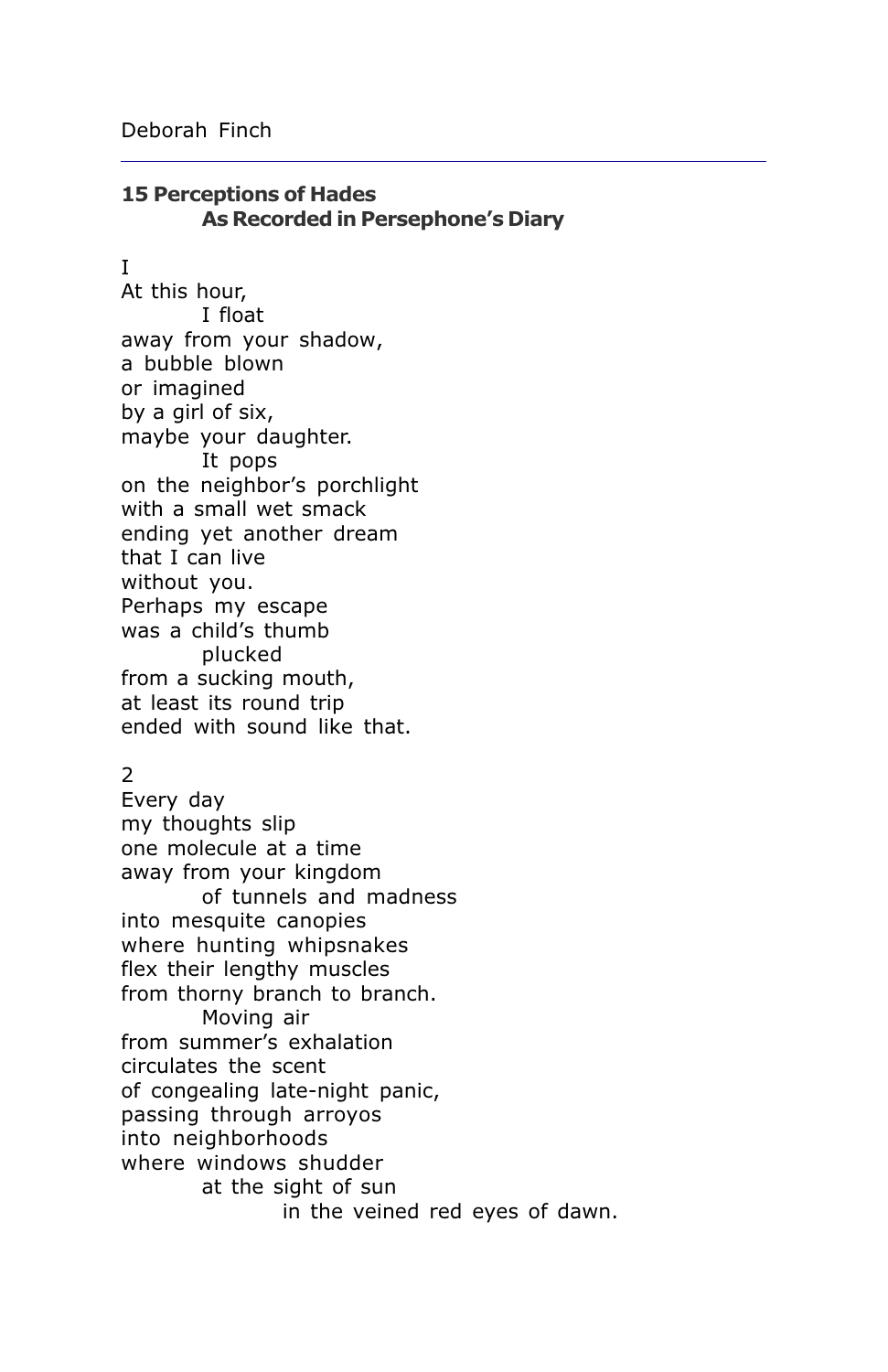3 Summer's glare strains into living rooms, spreading over aging wives asleep on chairs in underwear. Sun strikes glass, tissue lint drifts in air. lured from twisted shreds trapped in crocheted blankets. But in the shade of your damp firmament, kisses move with rushing sounds enveloping me from everywhere, and you don't care if I am gray-haired, fat,

or breastless.

#### 4

Purpose evaporates in a reflexive burst of thistle-seeds. Seeds glide down on parachutes brushing earthen flanks of burning-dry acequias. Demeter's hand sifts such seeds through shadows in her daughter's mind. She spins around in Zia's dance to grow new corntornadoes daze New Mexico. Husbands pull their young wives down. Drought abounds. A daughter's life seeps underground.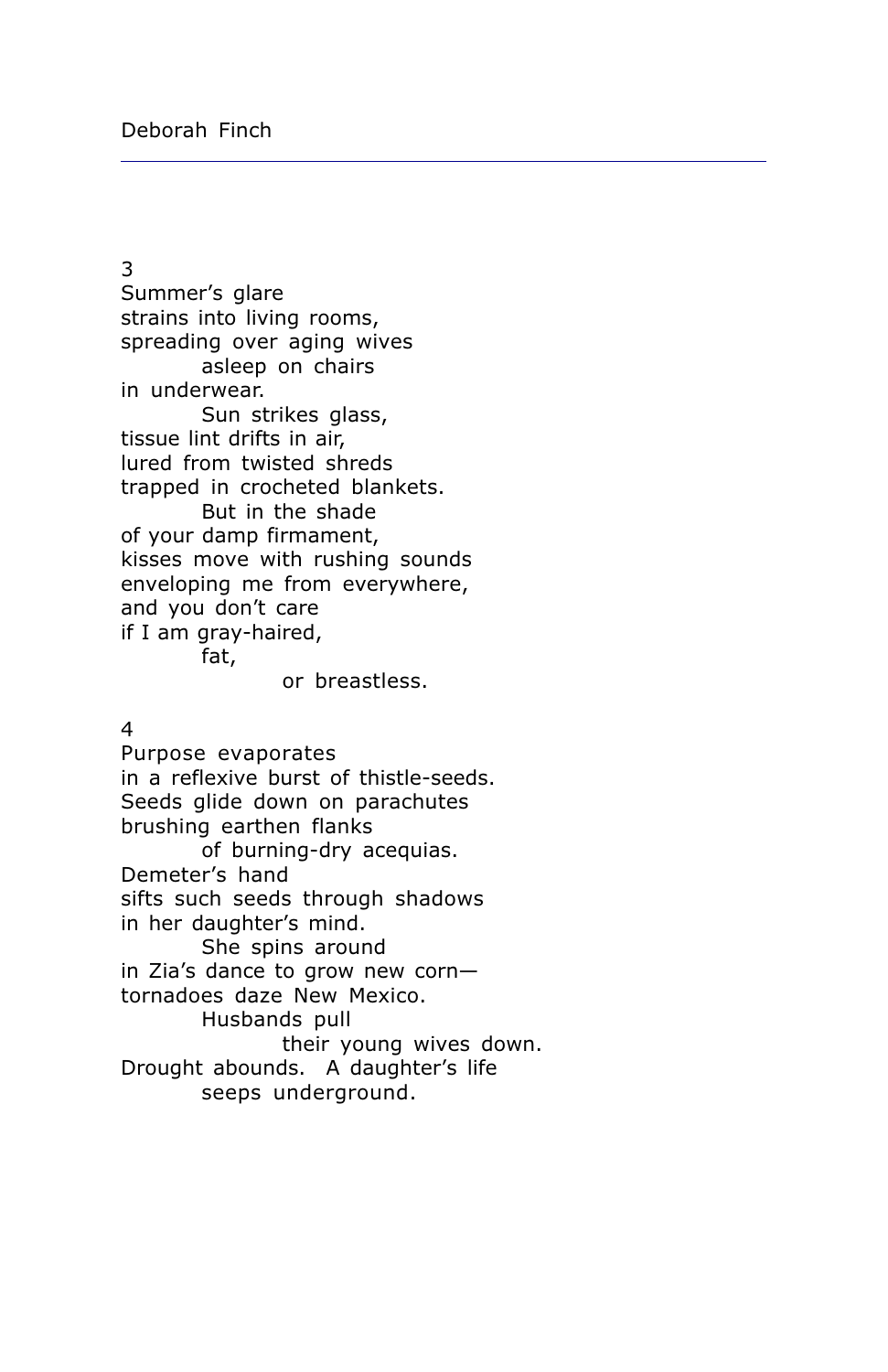## $\overline{5}$

Plumed seeds land in arroyos where water stored for Indians vanished into Texas, where innocence and munificent mothers' tears streamed, trickled, dried. Demeter searches for liquid beads to string her daughter's psyche into a silver rope for climbing slopes of Hades' hold to a mesa top of sanity.

#### 6

The dark folds me in river silt and cottonwood ashes blown from the Pueblo of Isleta into the water swirling around my father's death. I lie down in irrigation ditches beside abandoned bodies of men I could have loved and hold their skeletons.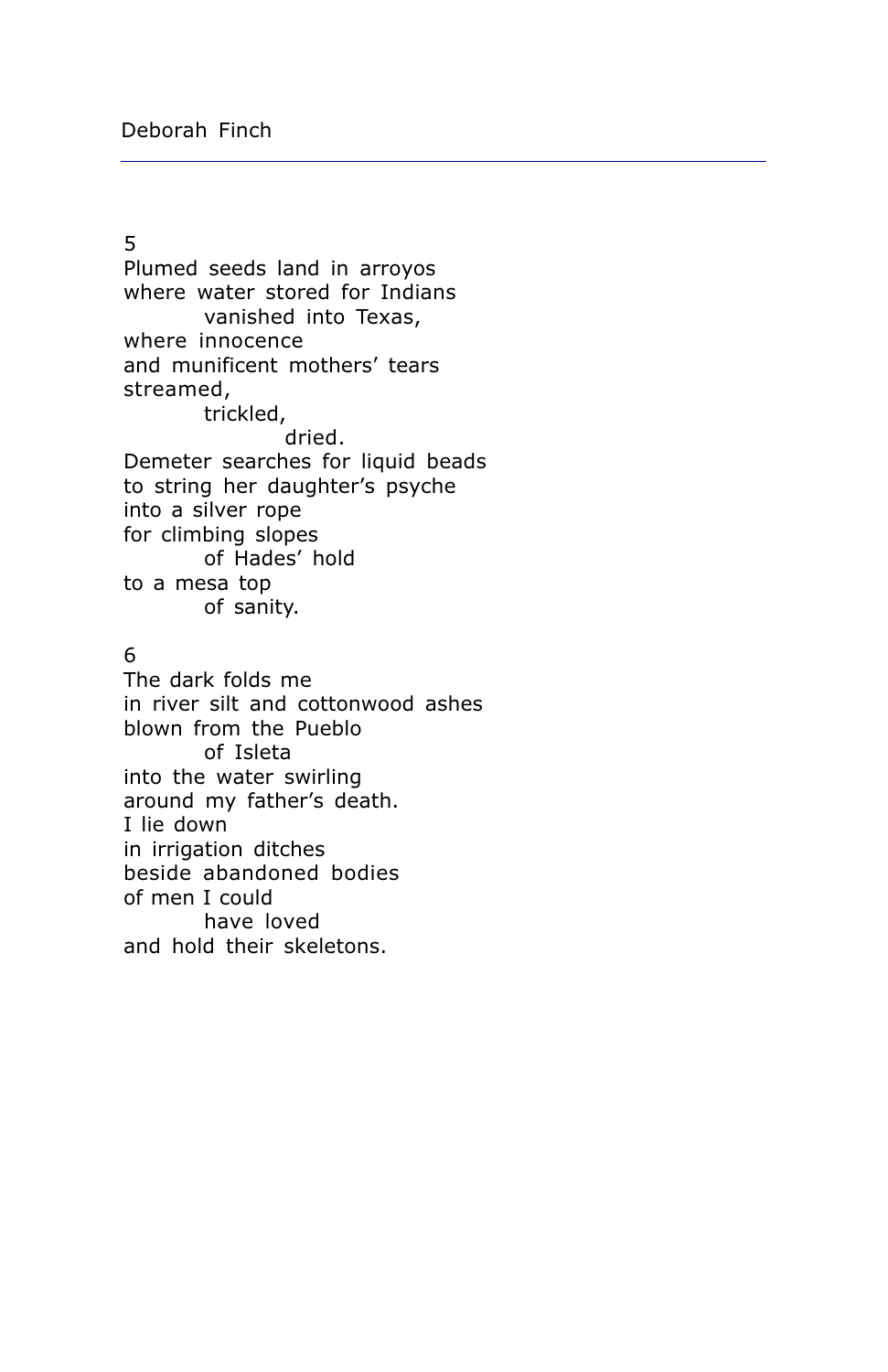$\overline{7}$ 

My mother wanders on levies in her loose black dress using a Oaxacan cane to divine directions from my sadness. Its parrot head speaks to me in Spanish, repeating names of men I never slept with. Her toes may graze my marriage crown. Its tips emerge like willow shoots from deposits of salt and tamarisk needles. My mother closes her eyes. The river reaches south and dies. And so you will lie and rock beside me in the darkening ebb of time.

#### 8

You kiss my wrist, its pulse, and stay, saying My channel wash with its dragging sound of quail bones tangled in leaves and algae is fine, and what I say or don't say will n(ever) leave your mouth or mind.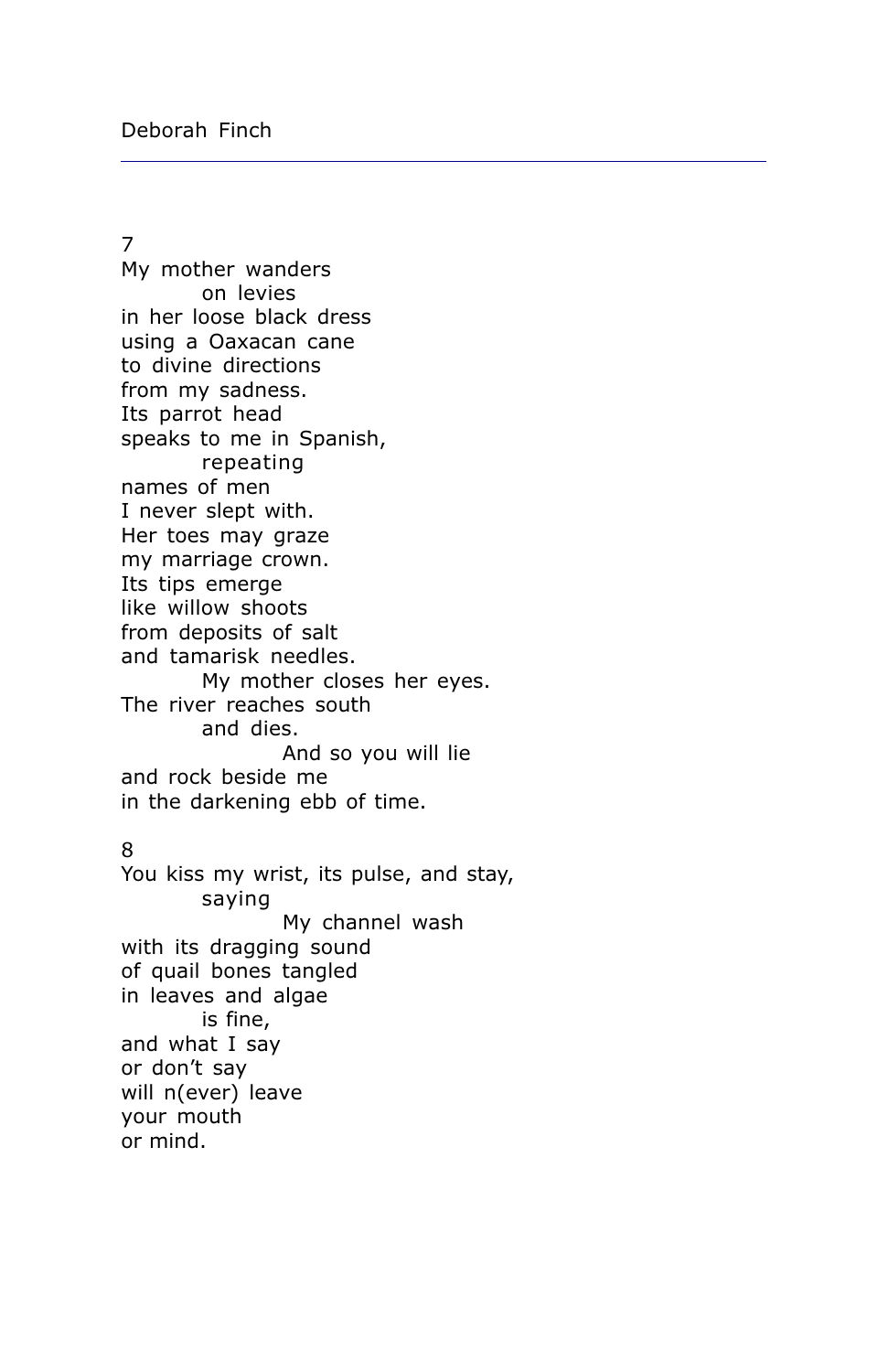$\mathsf{q}$ Boldly take me, Hades, shadow inside me, hand on my soul, into your lonely den where secrets aren't lies I tell to myself. Take me from places where nothing, not even dogs or fathers. can step without fear of small things dying, of someone wetting a bed.

#### $10$

Here is where I turn around to the sound of dogs from childhood barking in joy to see me. My hands remember fur and tongues. I follow footprints back to paths where shoebox pets were carried solemnly out to a backyard realm of earthworms and tiny mouths. Their deaths were absorbed with kissing sounds similar to whimpers of prostitutes asleep on underground trains.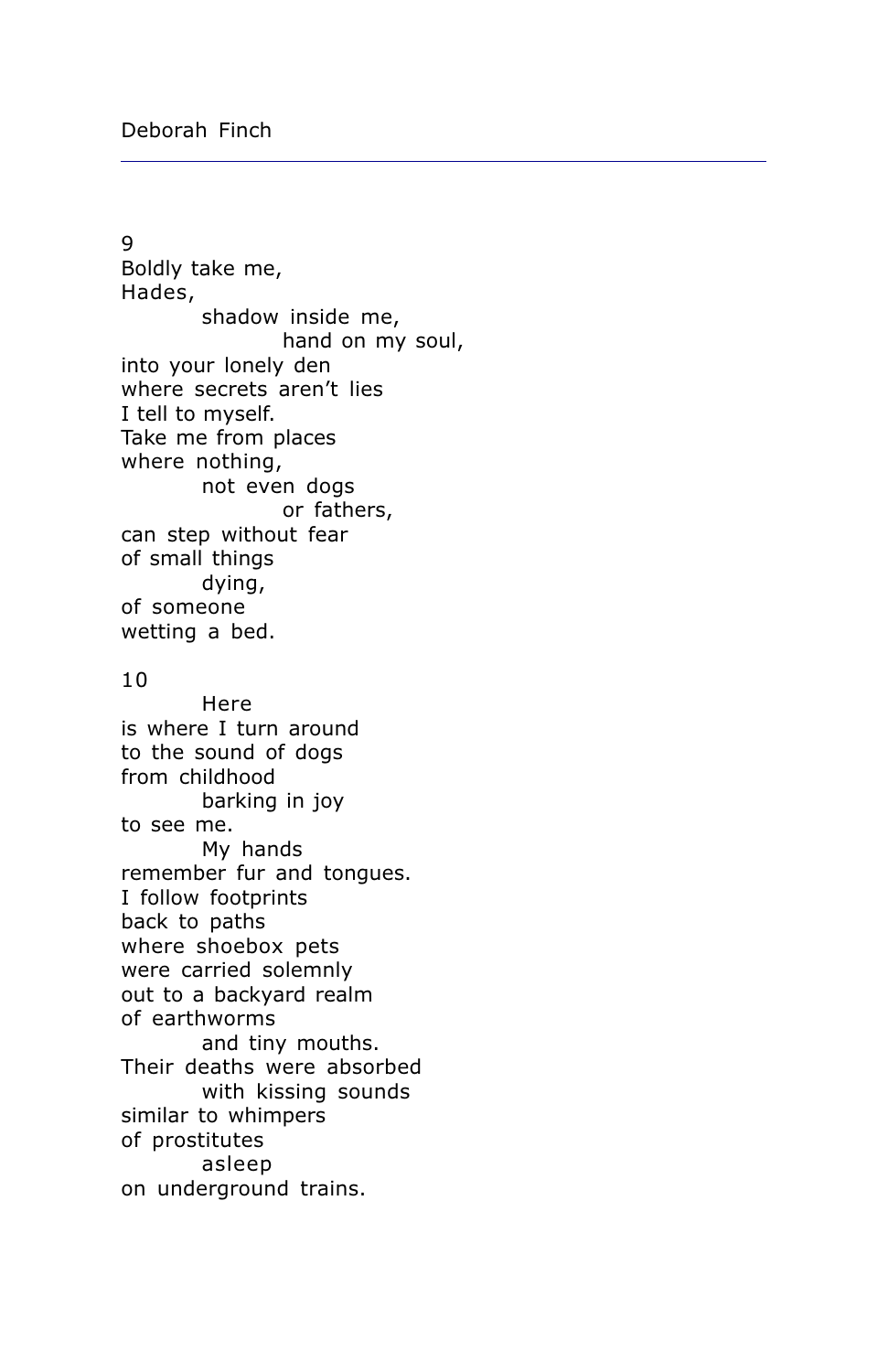#### $11$

In this crawlspace, you lifted my soul from poems and embraced its swirl of surrender, pulling out spines from words and rhymes and jamming them into your heart, but, trapped in labyrinths of a raped girl's mind, you almost bled to death mouthing praises I didn't recognize, pleading for love in foreign languages only my parrot, who died from neglect, could translate.

#### $12$

Do you know-O dark asymmetrical whorl of unknown-The dam of my soul cracks open into your endless flowing. I veer down the infinite drain of this universe as it bypasses heaven, where hell is a diversion route to someone else's explanations for God and dying. I turn without yield signs, knowing no destination or reasons to stay or leave save the warmth of your rising flood in me.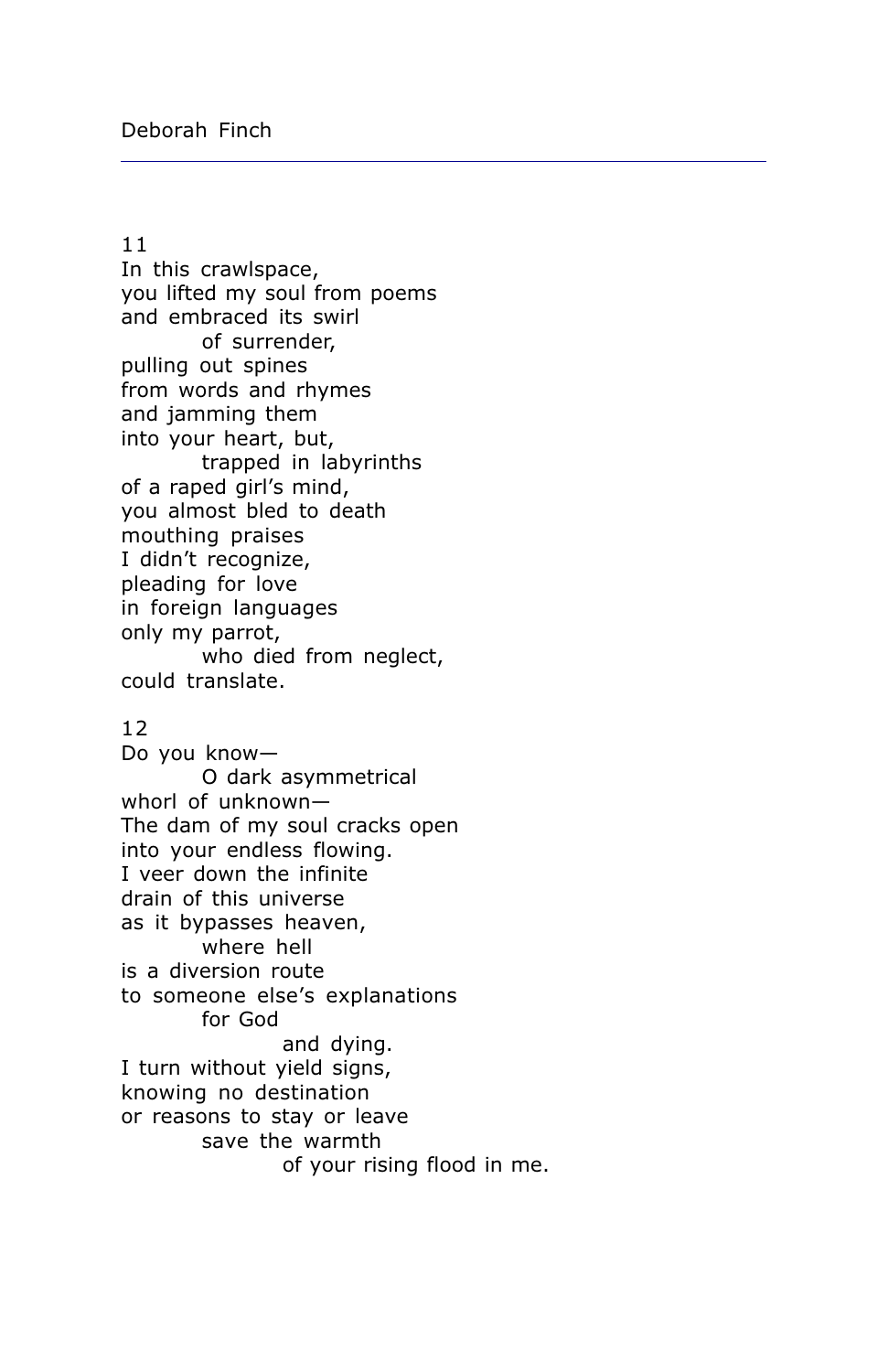#### 13

And every night, my thoughts pace downward using someone else's feet until the end of my knowledge is reached. For one last time, last time. last time, I take that dark frightening bungie-cord flip away from netscapes keyed for the seeing down into the furious inner roar of being, clutched by Hades' gravity.  $14$ Cottonwood leaves choke ditches and sewers, gather in pools of old women's eyes. Tanagers fledge their young, fly south. Red feathers bleed from river sides. You think of suicide. Your thoughts reach in my mind. Autumn calls my name, Persephone! I cry to my mother, Goodbye, I love him! Goodbye.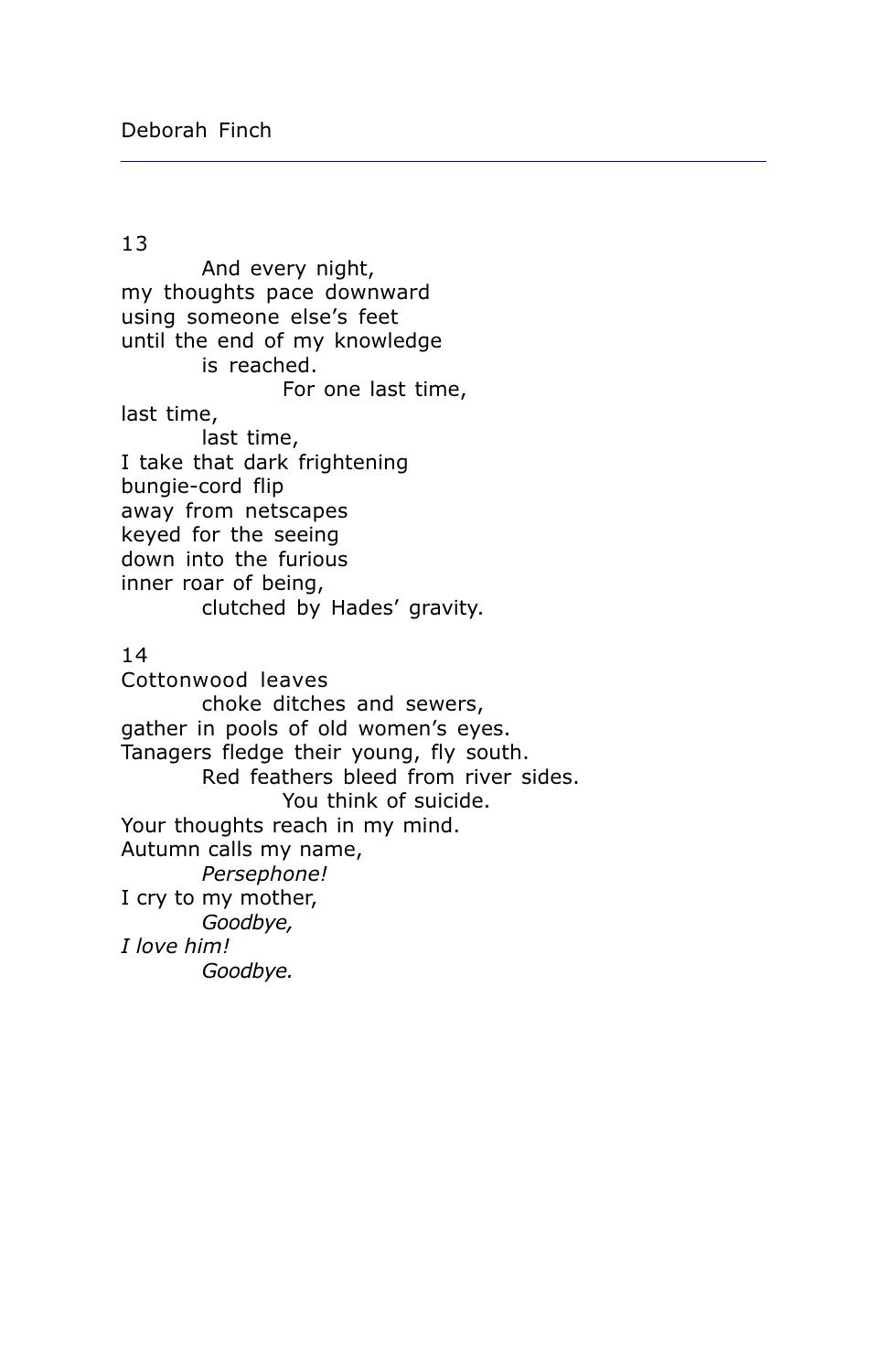15 Know, Thief, brief traveler to surface plains to wed my soul with yours, that I find all dispersed stars and every black hole of my imploded self, intact, revolving like a newborn galaxy on spokes that arch outward from your deepest velvet love of me.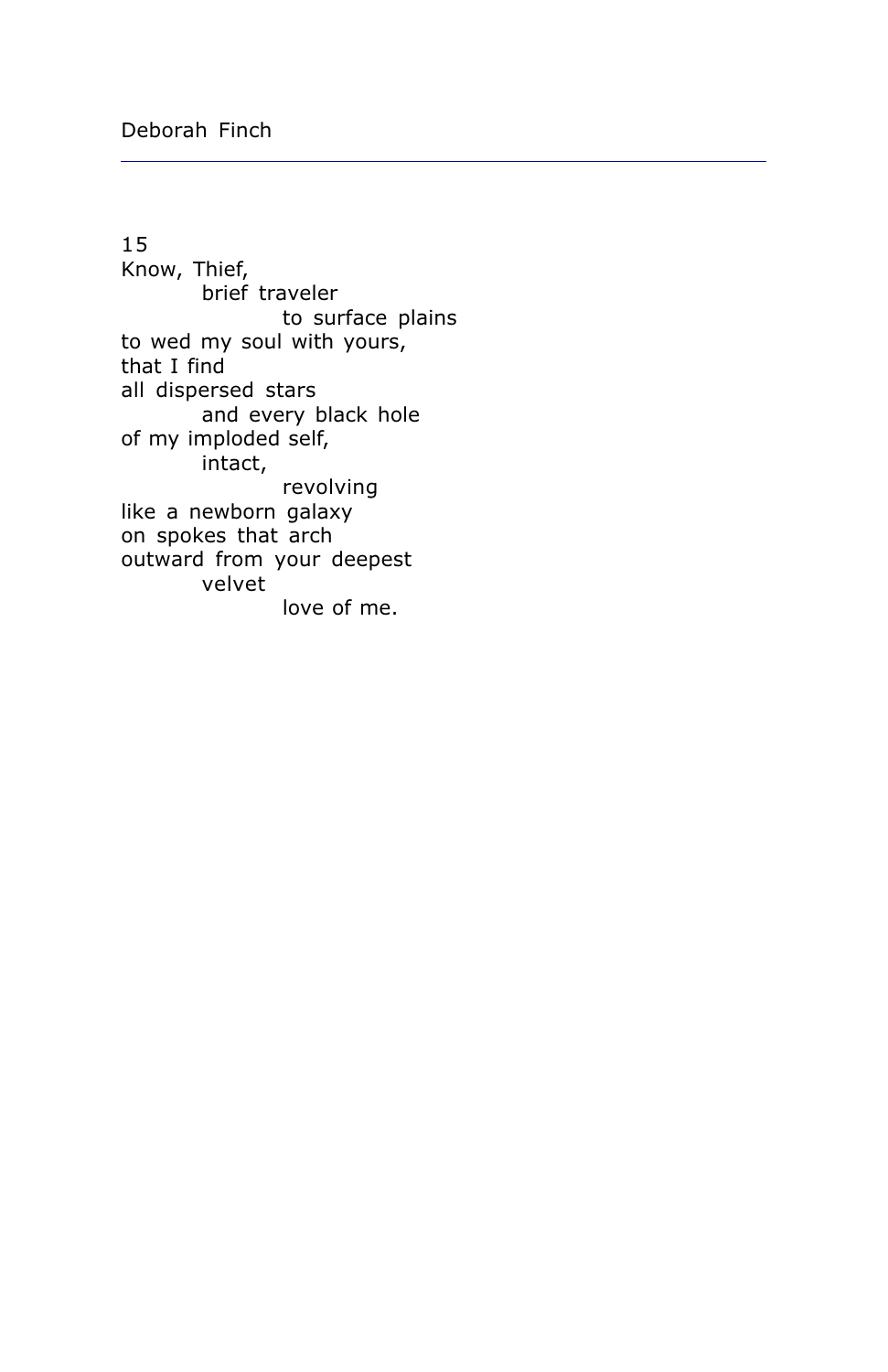#### **Part of a Folk Tale**

Thing is, after the man shot the armadillo, the dog wouldn't let the poor thing lie. First the man buried it out behind the barn, out of the dog's sight. Or so he thought. Somehow the dog found it, dug it up, left it in the back yard. So the man re-buried it, this time farther in the field, and walked off wiping his hands thinking That's that. But the dog dug it up again, this time in two pieces, and lay one in the yard. By now the odor was growing. The man whipped the dog, and buried the pieces way out behind the high corn. He leaned the shovel against the barn thinking That should do it. But what did he think that night, as he lay down in the room's hot summer dark beside his new bride, and reached across the moonless dark for her and the death odor began to seep again through the opened window? Rising, the man looked out to see the dog panting, near the porch, on which the seething formless piece of carrion lay, dug up once more, and brought back to the house to lay before the master, like an offering, under the window of the room where only a moment before the man and his young wife lay touching.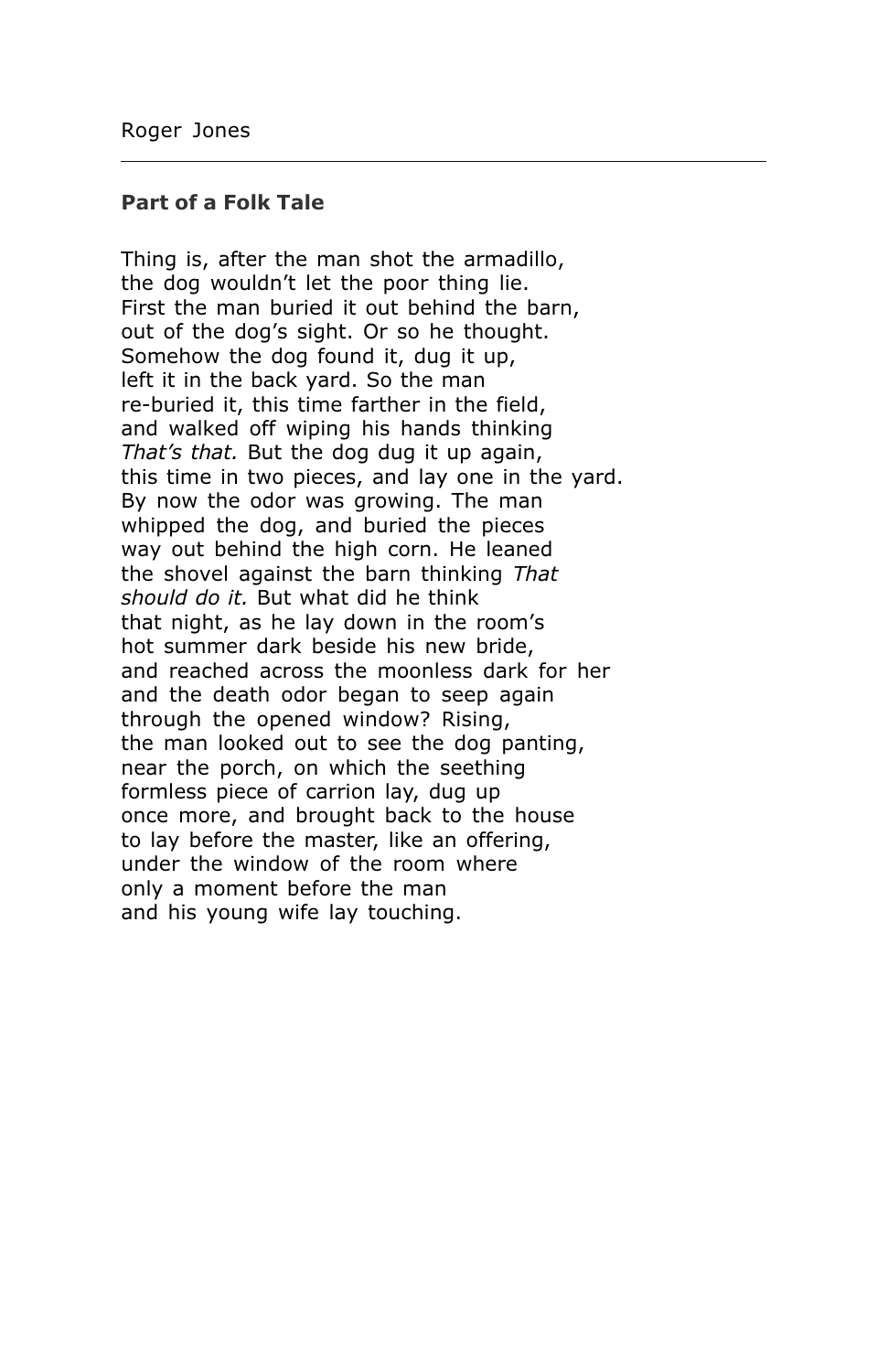#### **Kite Festival**

Today a hundred kites flap, bob and dart around in air-one shaped like two legs, feet and black pantaloons; one in a round whirly multi-colored hurricane; one a great soccer ball. Box kites, animal kites, even people loitering holding makeshift kites made of yarn, sticks, old plastic shopping bags! Each year the kite show comes to town, and dutifully the gods reply by sending one splendid blue cloudless day with a full zephyrous windthis time from the north (usually it's from the Gulf, full of moisture and warmth) and with just a remnant of lingering winter chill. There are kite ballets; the kids ride the jiggle bus; people gnaw roasted weiners on a stick and big hot corn ears pulled full-shuck from a roaring oven. Dancers dance, singers sing; whole families out in fields of knee-high grass clutch small kites. The kites ride full wide streams of air, up great billowing surges and drafts, and soar popping diving swimming like the days. And for a short time, we feel our lives go slack, as if we could dance them on a string, hurl them up there, let them flutter all day to color the perfect cold cloudless blue air.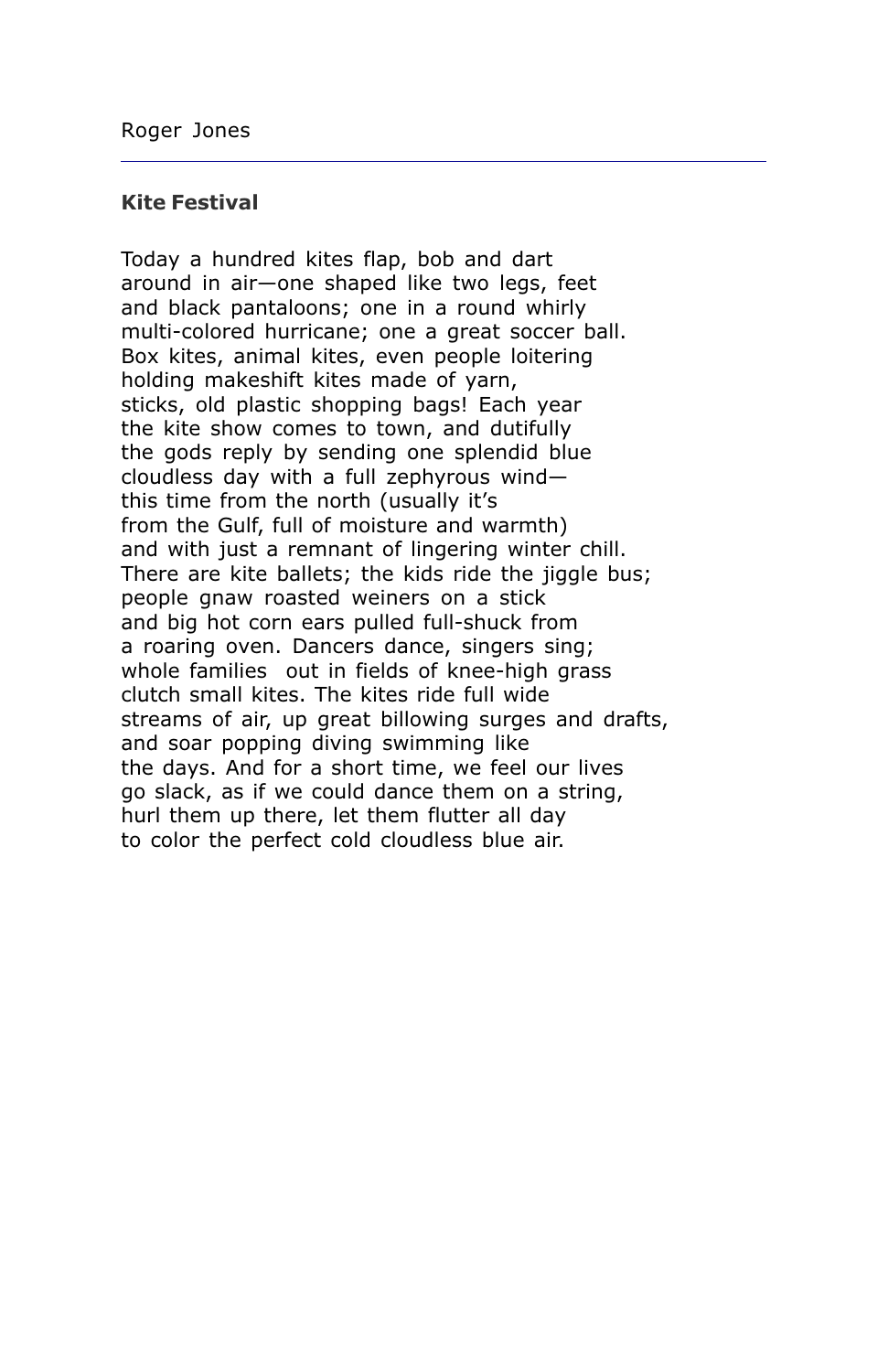#### **Sex Addict in Therapy**

Does my desire unnerve you? Crawling over you like a jaguar Muscled for the strike, down on My haunches, unblinking Lips parted, my breath condensating In your ear? Are you happier to hunt me over a Half scrubbed toilet, oblivious To you in yellow gloves and pinned Hair, woefully accommodating you Bending like wet, underfoot grass? I miss slow, swollen lips. Bring Fresh lilacs, pulled, not cut Moist from dirt, dragged through Sand, delicious orange melon to Drip down our elbows and chins, a Blood crimson sky buoyant on ocean Salts at eclipse. Bring Tiger Balm, Handcuffs, nipple clamps, We bob away.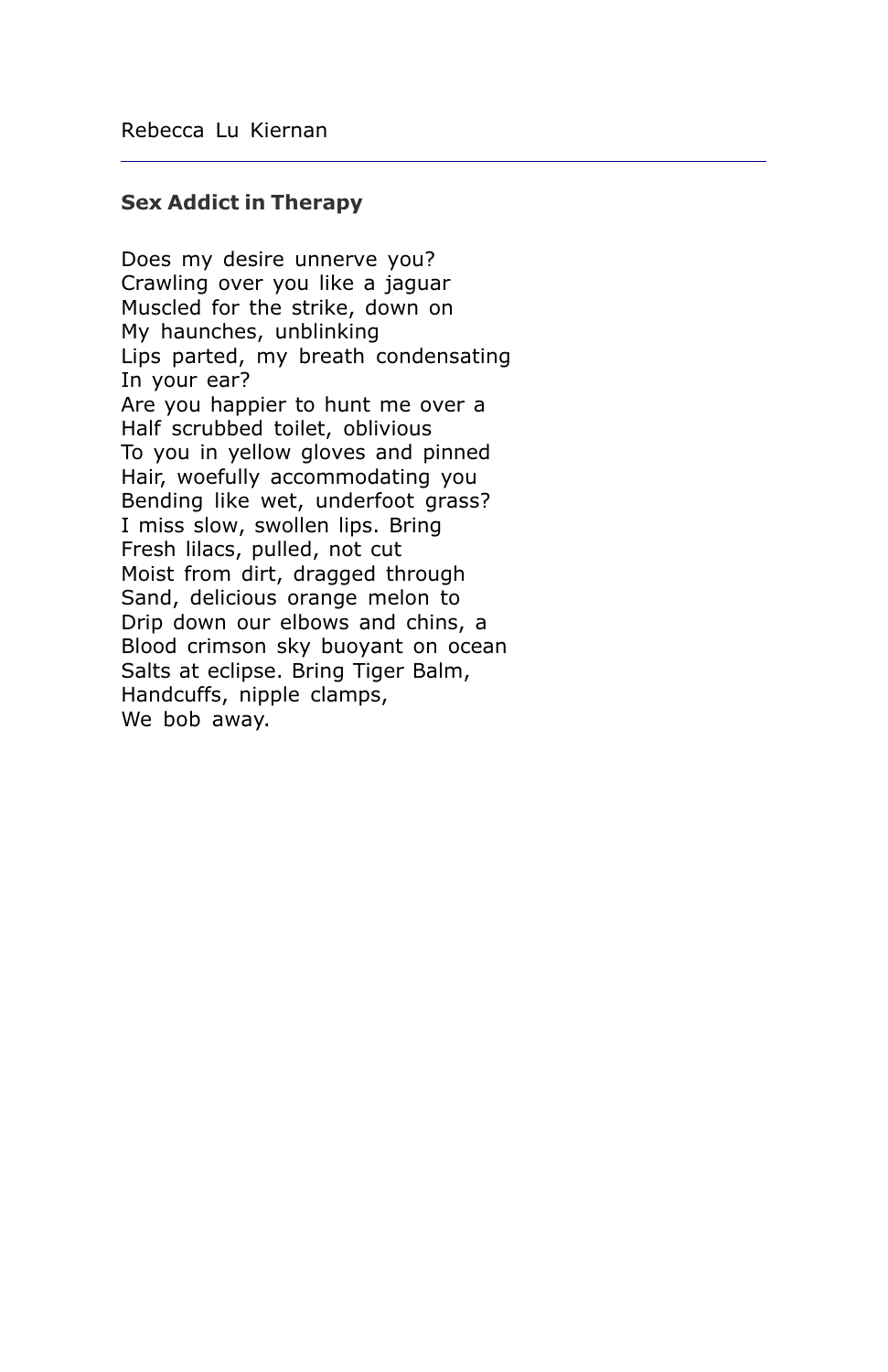## To the Bat Living in the Air Vent

Dear Bruce,

I have left you seven headless mice in the refrigerator next to the lamb and a silver starling in a cigar box decorated with shell shaped macaroni spray painted gold on the pie shelf next to a jar of fireflies. I miss you already.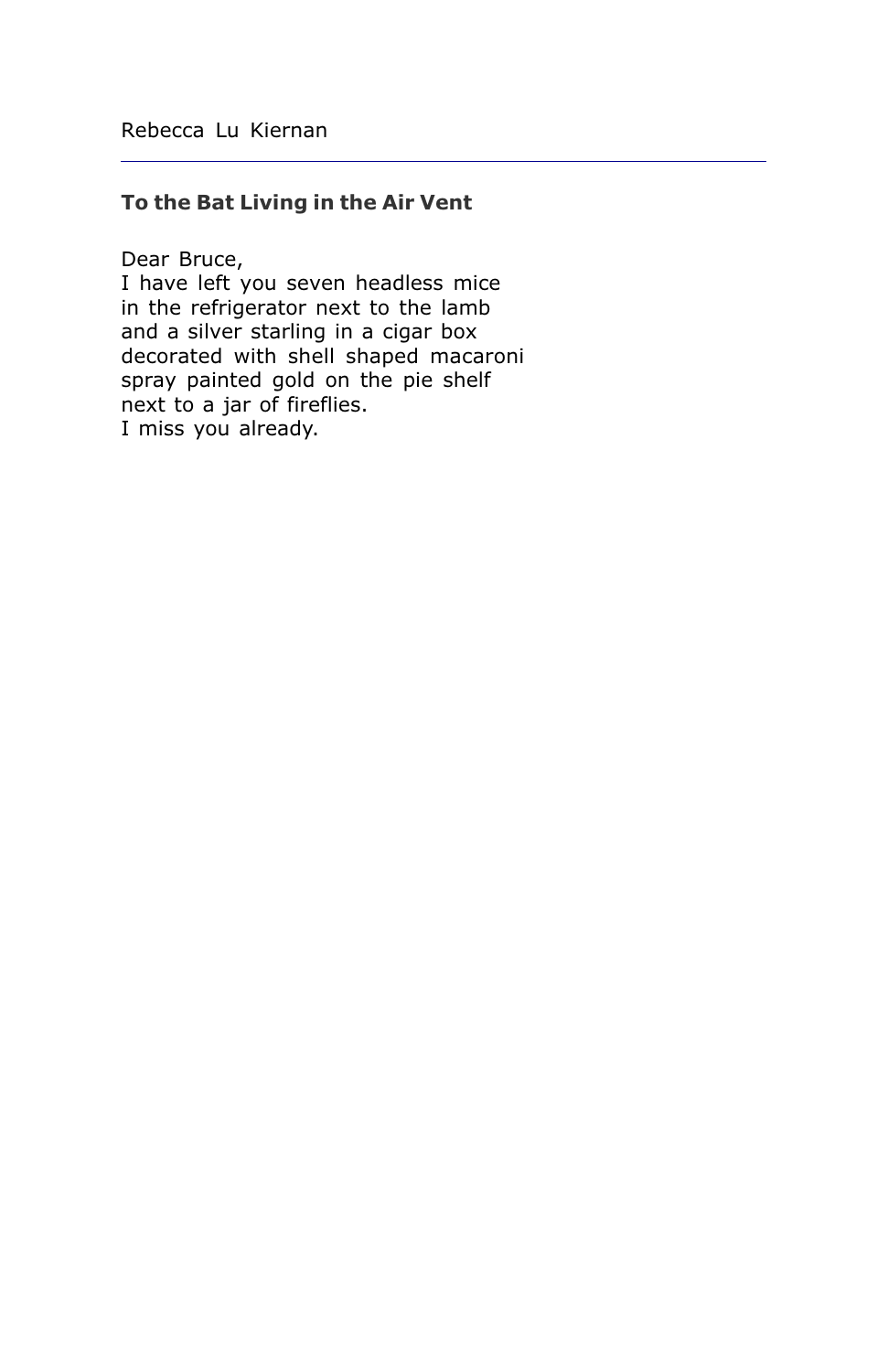#### **Dreams**

She dreams she will fall asleep and a knight in a pure white robe will come and merge into her side under golden light in a tall room. and he will dance with her, a slow waltz. he has long black hair. with swooping waves and so does she, and she can't tell where his begins and hers ends and they are both barefoot, the floor is covered with clouds. and he doesn't carry a sword and she doesn't wear diamonds. and they whisper and they don't tell each other everything they sit at a lunchroom counter, backs of hands touching on the stained formica counter top and they work a cryptic puzzle, and the clues spell out their names they watch people who look like their doas and they eat hot pastrami with gooey melted cheese and they walk out into the sunlight and he's wearing jeans and she has pink fingernails they get into a yellow car that putters up a hill and sticks coming out of second gear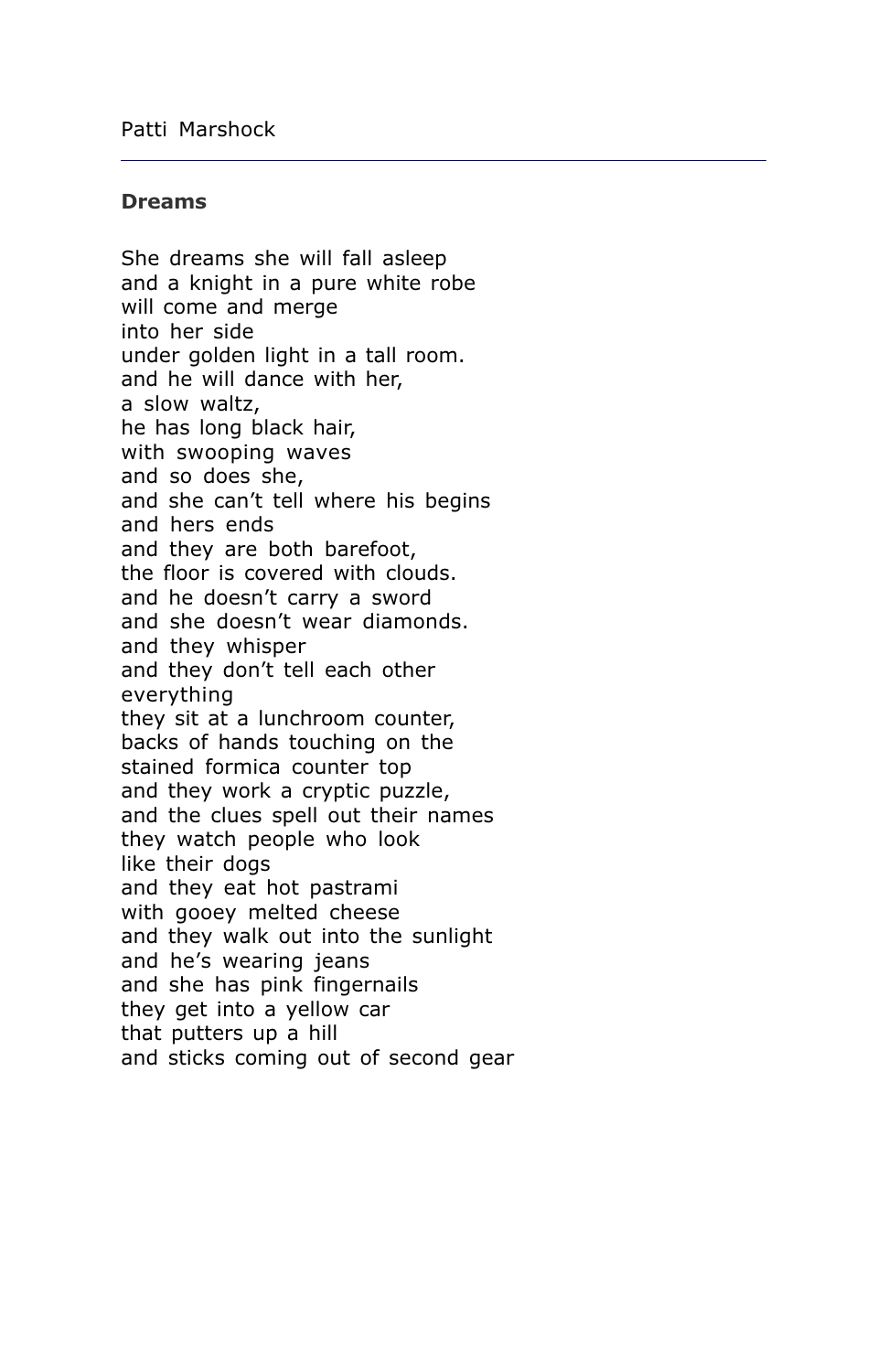and the traffic lights are purple and brown and hard to read and her friends come to her house and they bring the notice from the community association that there is a rule about keeping a knight in the backyard and he hides in the corner and pretends that he is a ceramic owl and she paints the backporch so she can watch him and a dark green stain gets on her face and on her hands. The river runs downhill and she glares at the boat the owl with sharp hooked talon intent on catching the fools who get too close. The water is overflowing the banks and the weeds have grown over the edge but her gardening gloves have shrunk so she pulls them barehanded turns her head and notices that the knight has disappeared.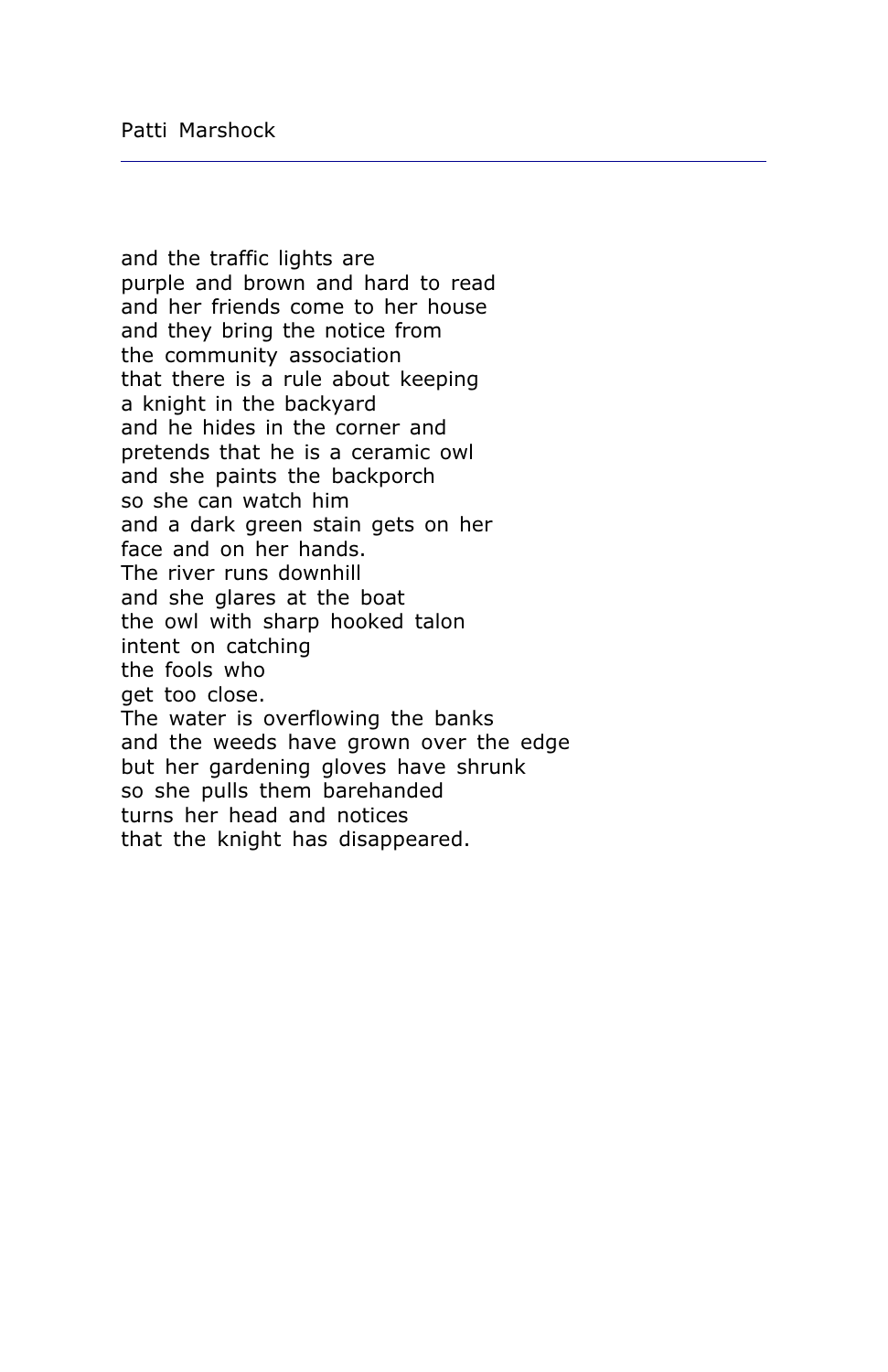## **Armor of Amor**

He walks with a swagger, smokes on corners with casual aplomb,

sits stationary in front of the tube feigning calm, while muscle tension churns.

Across town she waits in a chocolate haze for the wayward bastard

to waltz in with an apology or roses and open her locked longing.

If not for Pride cornering them they could have made up but Pride barricaded them

preventing Pleasure and laughed while Life went down some other street.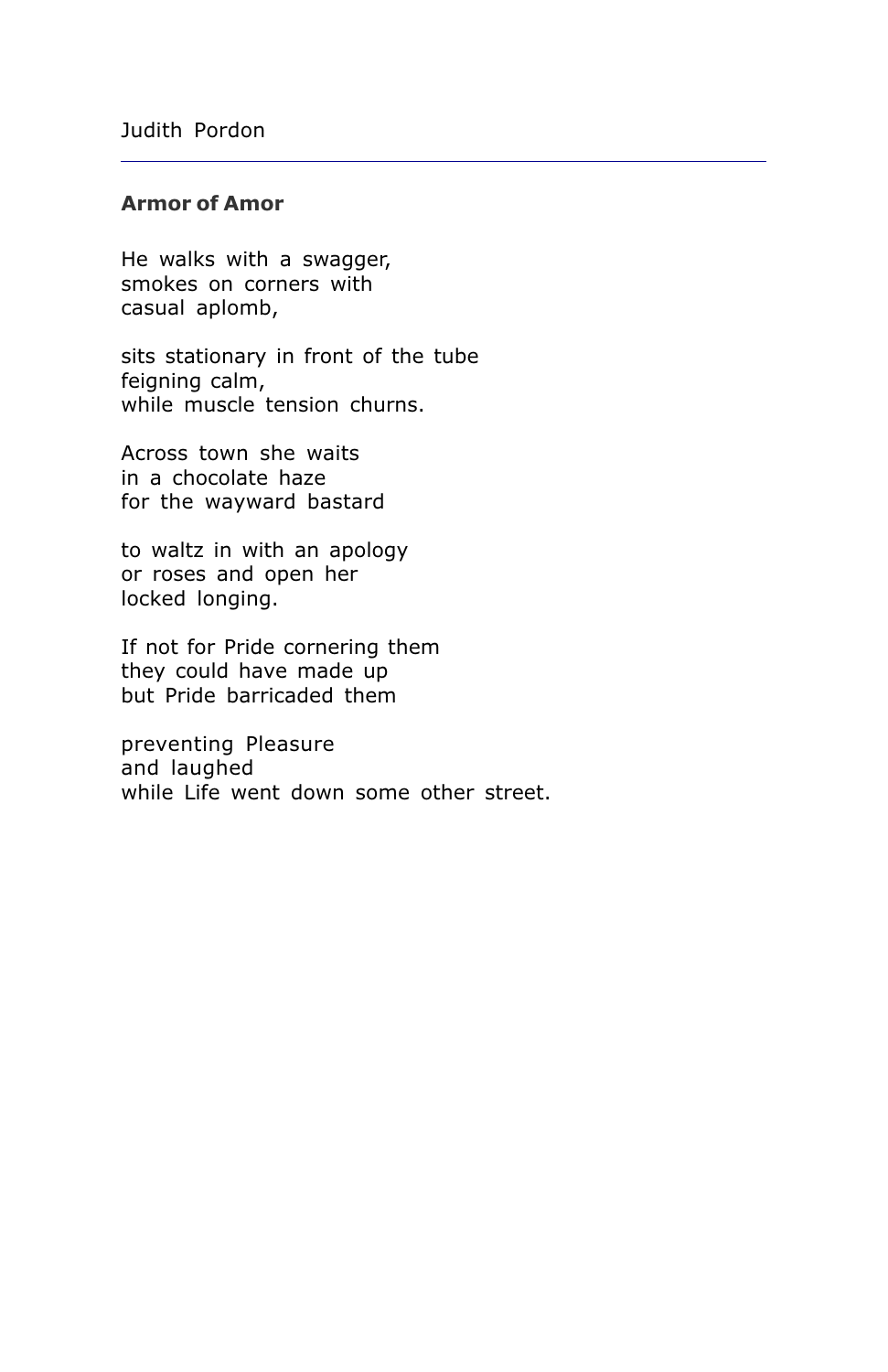#### **Private Disgrace**

Shame sleeps behind the barbed wire of self recrimination.

Sleeping forever is closest to heaven. A blot of error.

Fallen expectations hold him by his very breath.

He is tempted to throw very air away before some hunger starts again.

Some pulse of Desire, dependably lurks, even in his bed,

not empty, because he is still in it. Even the end may not bring relief.

Even in heaven God might say, We expected more from you, now go try to make some angel happy.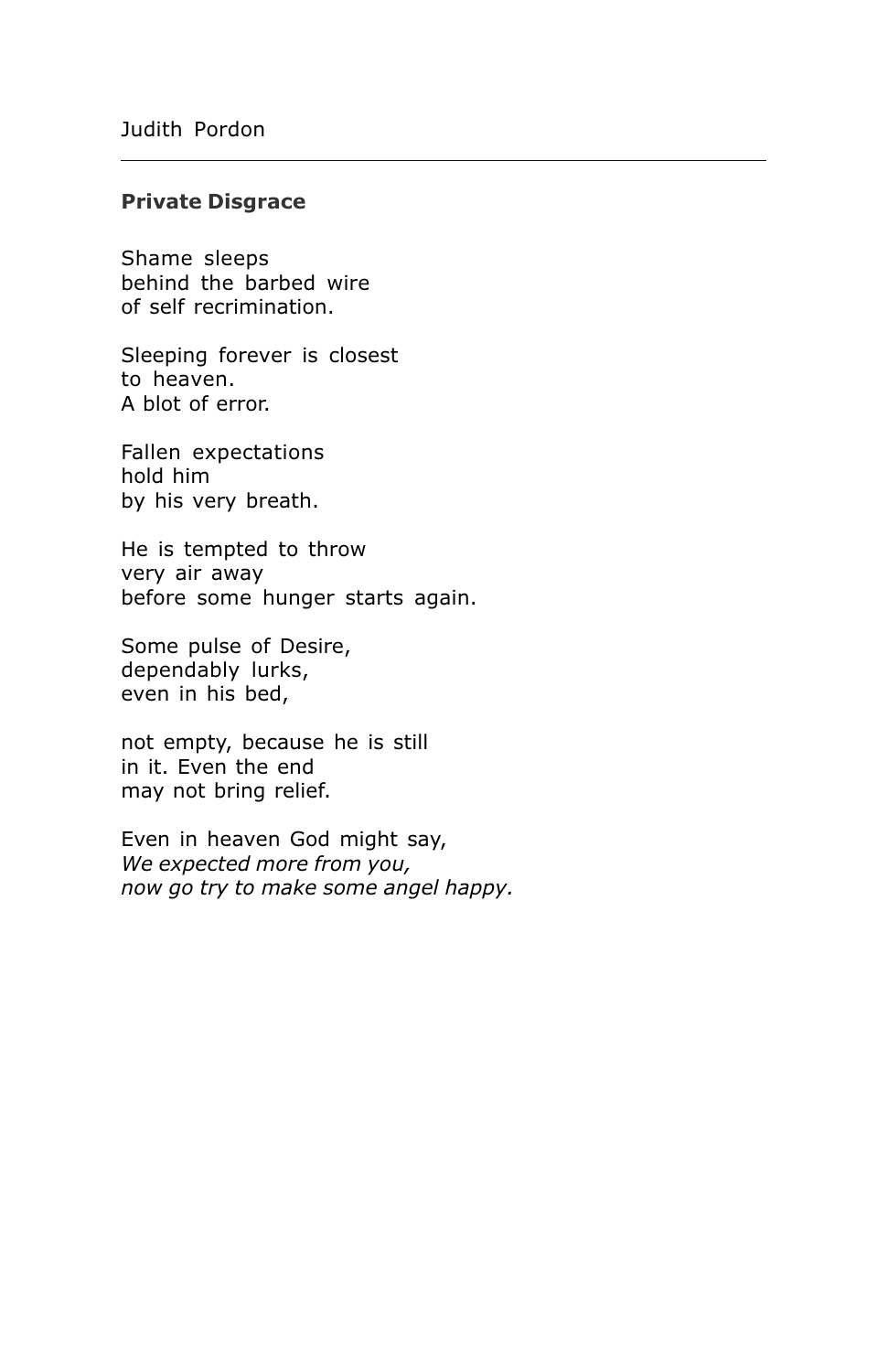## **Master of Trust at Three**

She vaults from floor to shoulders where she stands ceiling tall. She loves the thrill of going airborne at almost three. Her infectious laugh is reward enough for me to volunteer again.

Atop my shoulders, she begs never to come down, feels safe in a world of ceiling fans. She clasps my thumbs in trust until I surrender her to mattress, where she bounces her way to safety on solid ground.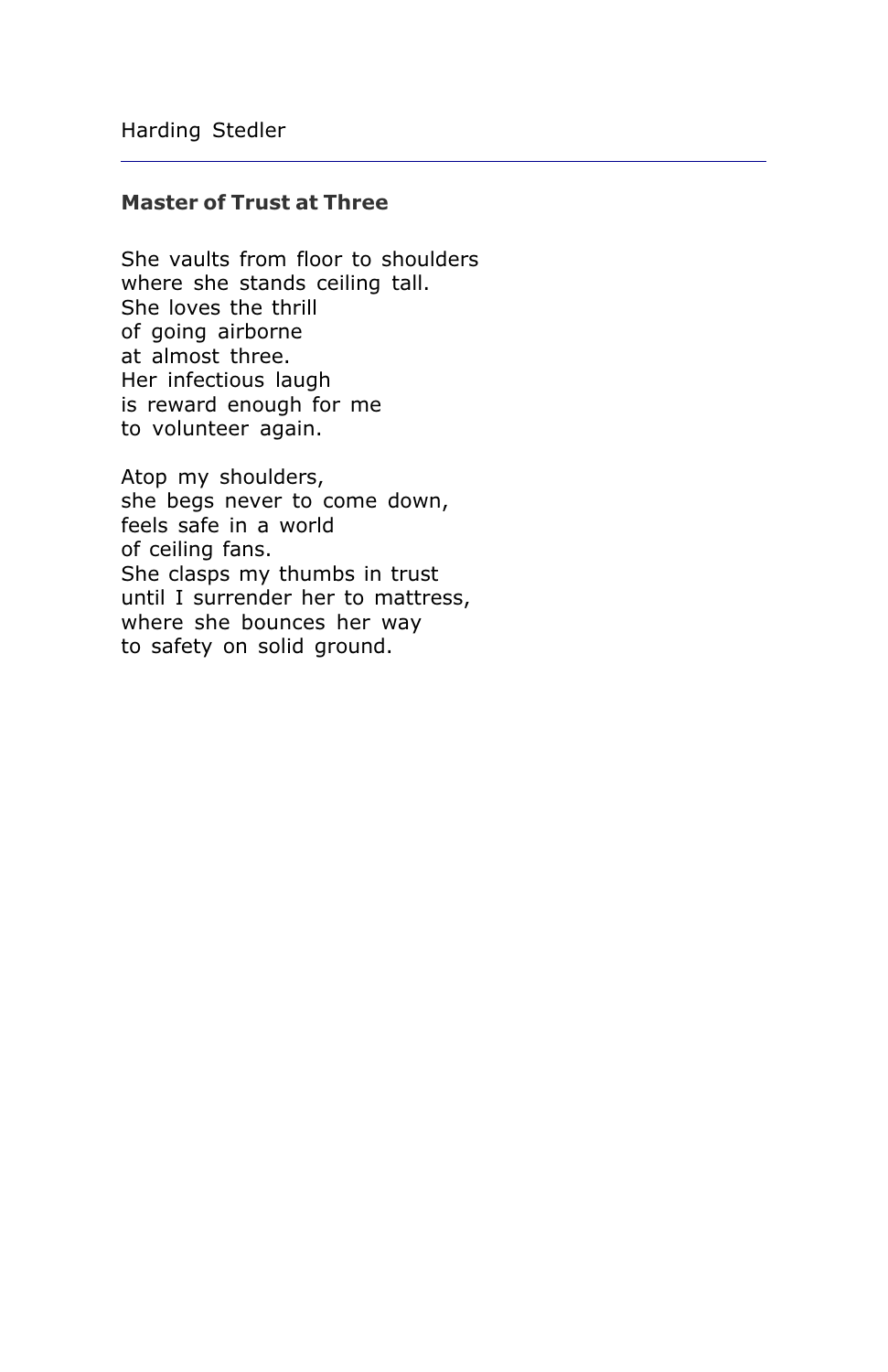## **Drifters at Sea**

Rough waters give new meaning to the word drifter. Fishermen disappear then reappear in boats they can't control. They glide in and out of coves, from behind dead trees standing naked in the lake, under piers and out. How can they catch fish in angry waves?

No vagrants here. Nothing homeless about these men enjoying the sport of venturing out to sea.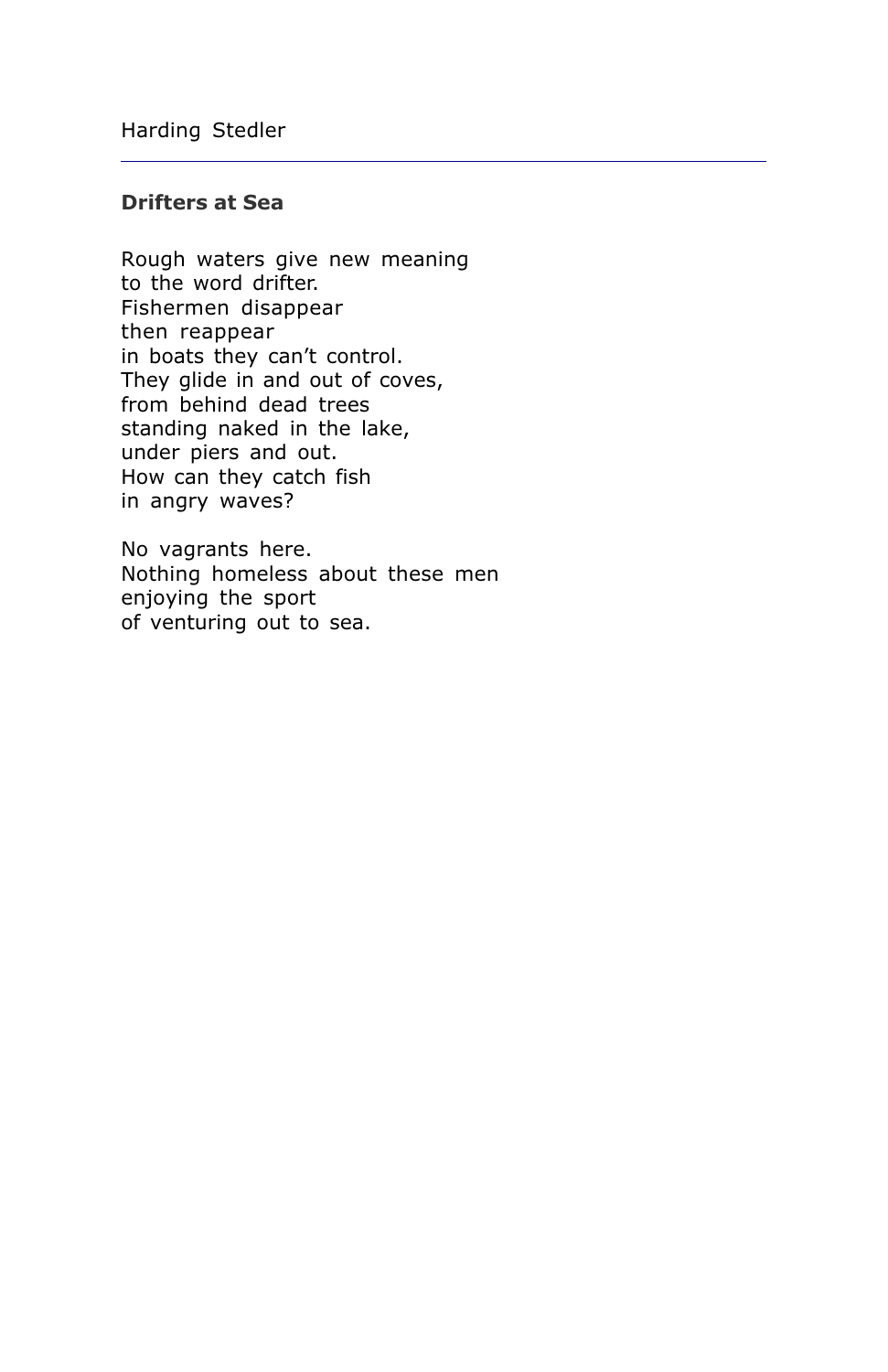## T. L. Stokes

#### **The Peribaca**

My thoughts are boring; not so much like blind worm fears carving tunnels in moist hemispheres, left or right, they forget which way to turn;

but like colorless chatter, echoing off borders of the skull, easily forgotten trails of arid meaninglessness; an unsalted dish.

Where are the visions, terrains of dust under camel's ancient feet, where spires of polished memory birthed by screaming volcanos become misplaced monoliths? Stones stacked, then unclothed bit by bit by deserted winds. The people call them fairy chimneys, the color of England's old thatch roofs. Great towers with delicate heads, like stone cocks with nothing to hold them.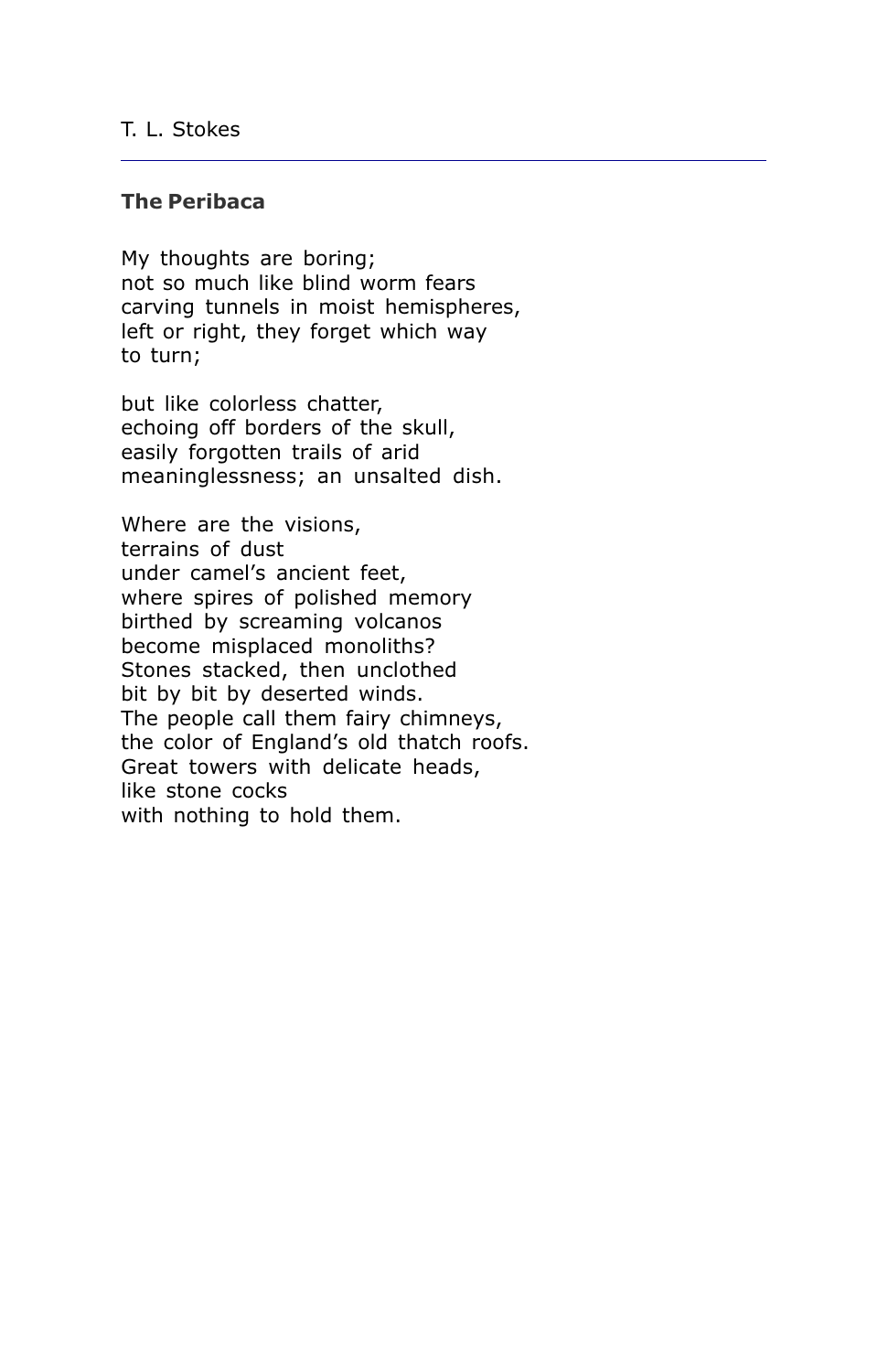The peribaca quard caves where Christians hid themselves painting Maltese crosses that spoke their hearts, carving empty faces into walls where pigeons came to live. After praying they would eat one or gratefully watch what pigeons took for grantedwings, carrying silenced prayers to windows of heaven.

My inner eye, waiting, hungers for-

a ticket to Cappadokia, almost ready to turn away, change my perspective, fingering the ache for this poem-in-waiting,

yet afraid, too busy watching worms searching for their eyes.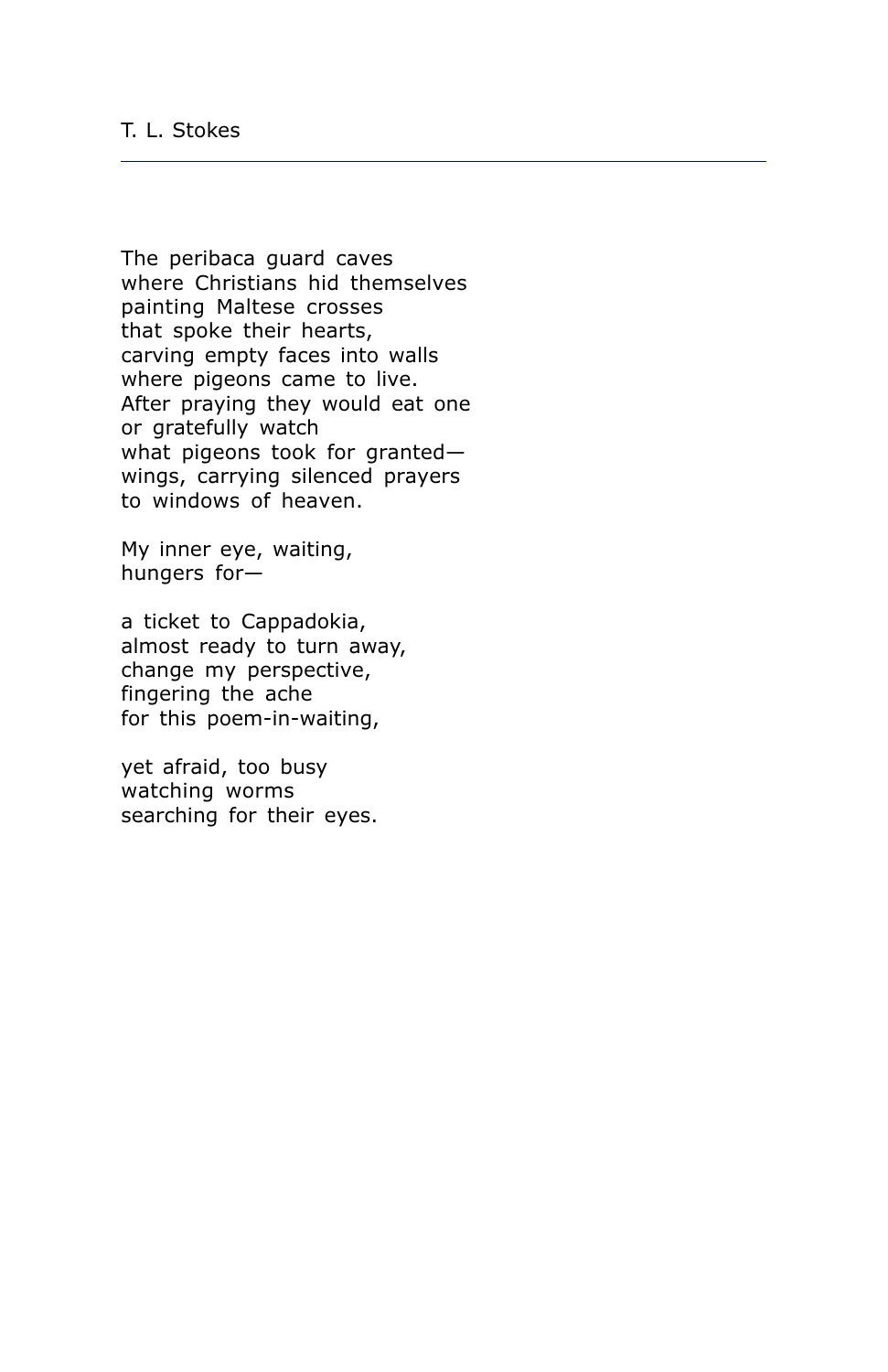#### **The Armored Car Company Supervisor**

He can't sleep; his boss won't get the message that every driver needs a specially fitted bulletproof vest and can't just borrow Henry's while he's in the hospital. His place

is such a living monument to chaos his wife gave up and got her own apartment across the parking lot. They pass and wave, driving each other's car. When he gets home on graylit Sunday mornings after driving all night to Reno, Stockton or Eureka (to fix an ATM that lost its alarm code or ate up customer cards), he shoves his laundry, gun belt, unopened mail off the sofa and turns on his TV. He loves cartoons. His favorite is The Tick, that superhero who's turned the superhero thing on its head.

He snickers as the media representatives, laboring under a vast misapprehension due to scoundrels' trickery, thrust their microphones into The Tick's face, anxiously inquiring, Sir, is it true you're going to blow up the earth?

and starts to snore at last, his righteous hero all indignant, telling the misled planet, Gadzooks no! That's where I keep my stuff! and floats on wings of angels for a moment off to that sane and well-protected world.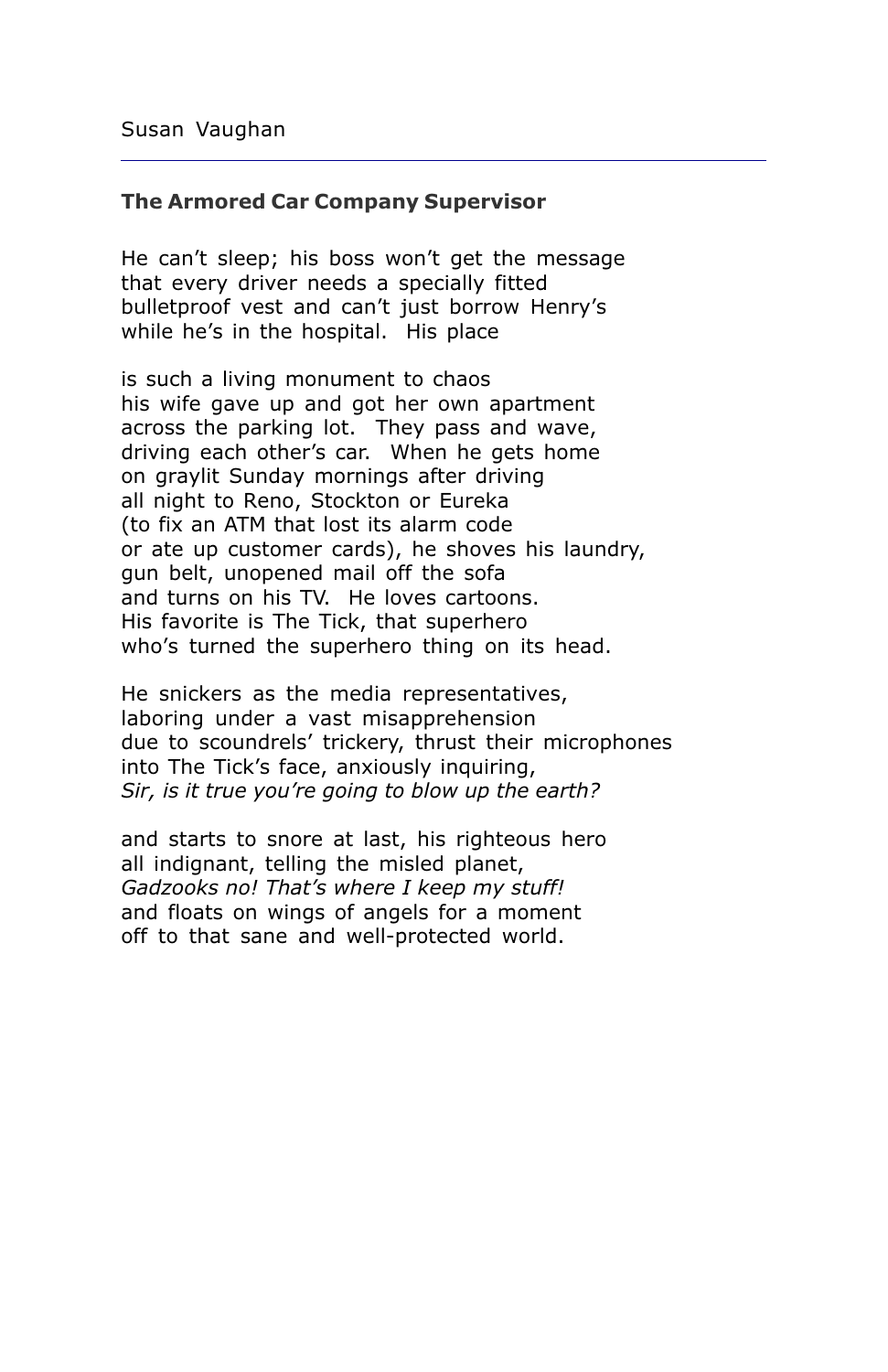## **Dracula After My Birthday Dinner**

After old friends had gifted me and tottered homeward at dusk, I dozed on my sagging sofa, TV grumbling, and dreamed of a shadowy den with flickering pastel torches, strangely goopy.

And when he turned, I saw that he had lost through poor dental hygiene at last his horrifical uppers and yawned in his La-Z Boy, watching the news after dinner, harrumphing, Mina, where's my goddamn glasses?

She must have burned and buried his monstrous cape, for he wore a terrycloth bathrobe in robin's-egg blue and brandished a goblet, cursing those bastards in Congress and Cable Time West as his picture sucked inward and died.

But then, of course, I woke up and laughed like a maniac to think I had even dreamed that someone as hard-ass as he-good Christ on a bicycle!-could have forgotten the taste of young blood and settled for cheap red wine.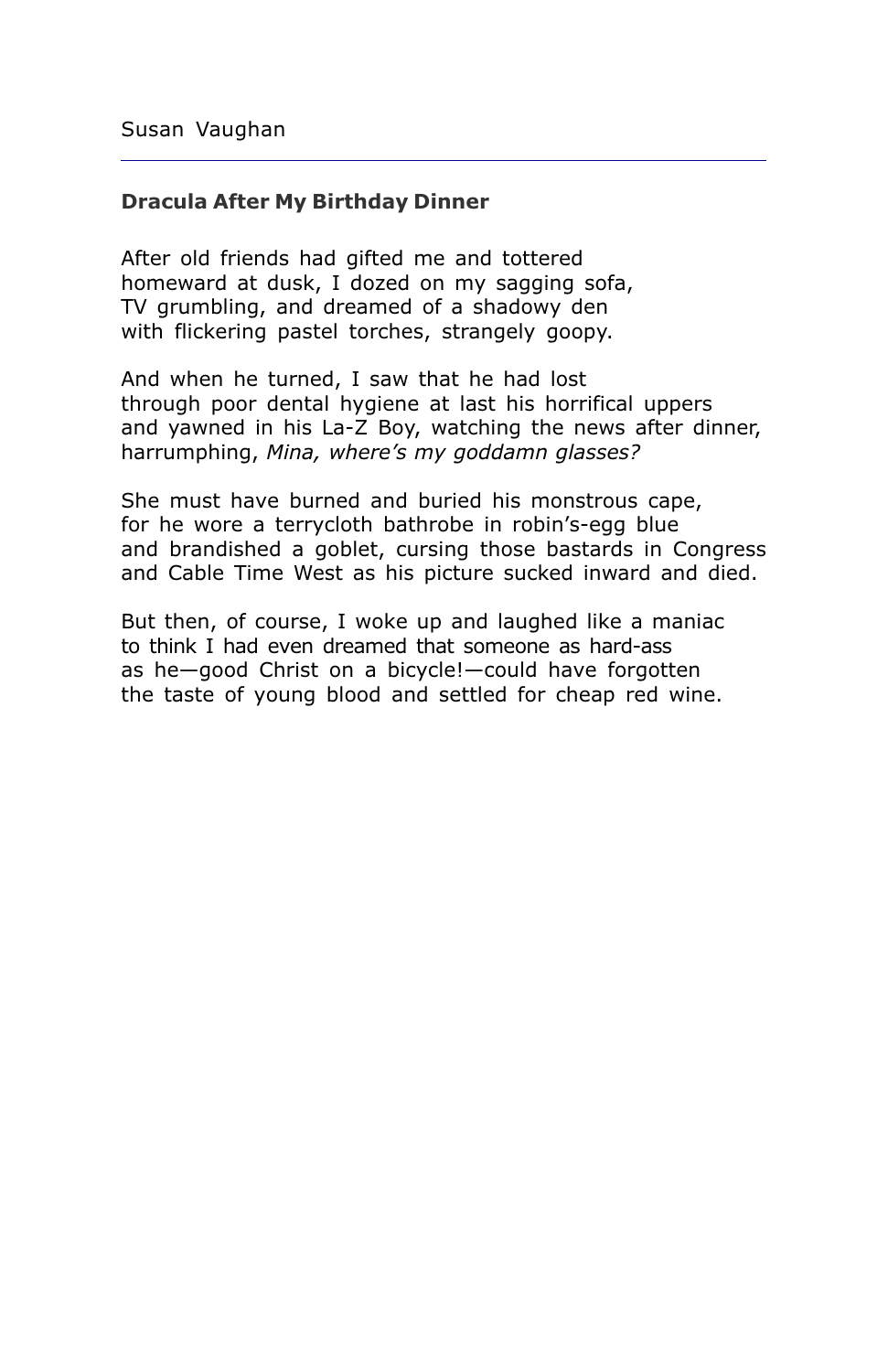#### Mom, Dad and the Other Woman

Wake up mom We have to get to the hospital The doctors say he may not make it through the night My mother stirs rolls back a sleepy eye the covers shift oh she says that's too bad

When my father dies Uncle Billy and I go to see the other woman secretly

She throws her arms around us Wailing Oh dear god Sobbing how can I ever live Shrieking without him

At last I sigh the grieving widow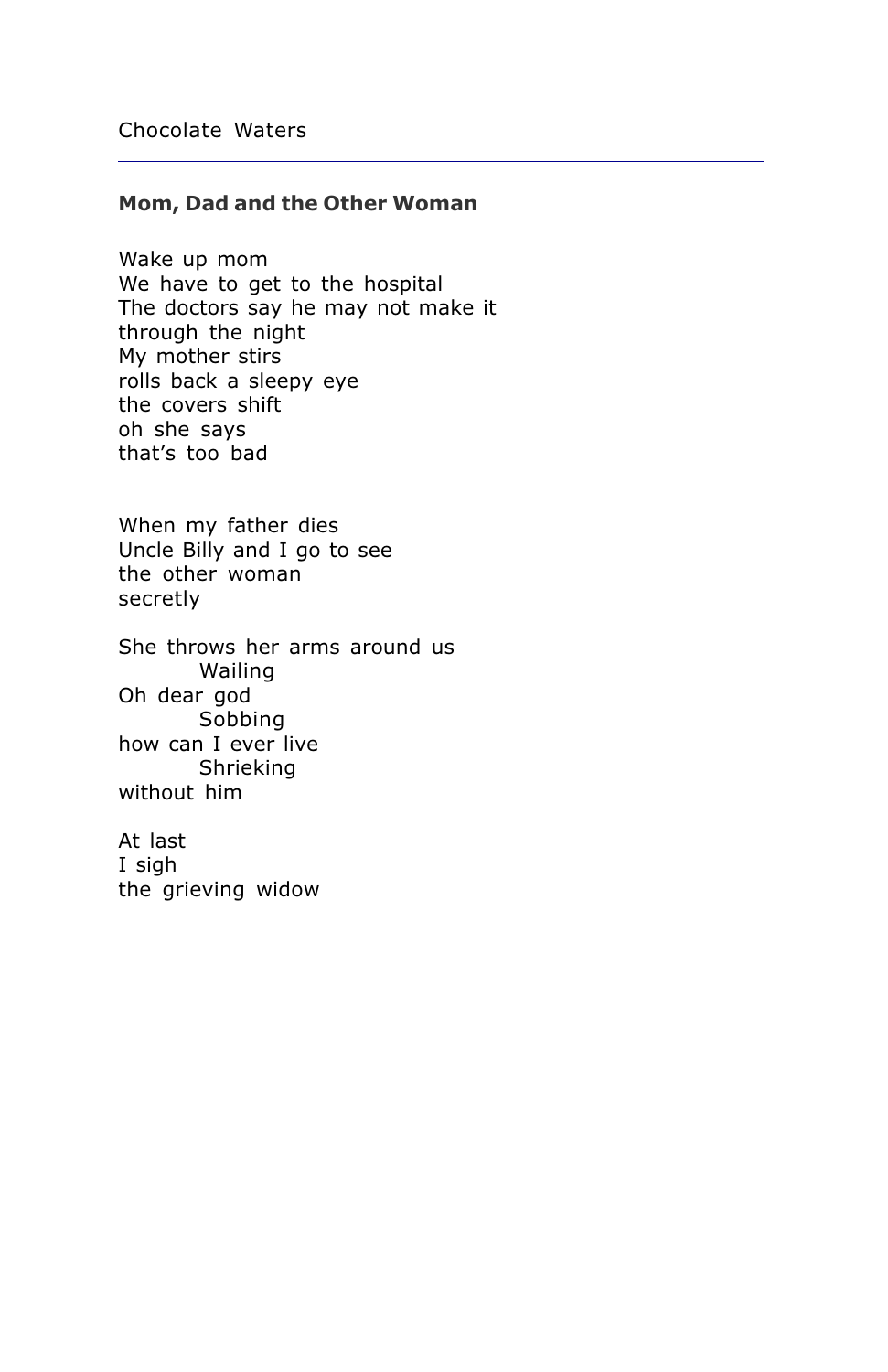## **Discarded Rain**

Early morning, pouring. homeless man at the bus stop speaks to me but when I start to answer he bursts out singing about a rainy night in Georgia. The notes climb up his soggy nose, bounce off into the sky. Suddenly he crouches on the sidewalk, rolls his pants down to his knees, still singing, squats, relieves his aching mind. I flee to the next stop, lose my umbrella to the rain. When I board the bus, old man occupies a front-row seat. Pant legs hug his ankles. I slip away at Lexington Avenue, hunch my shoulders against the rain, burst out singing about Georgia.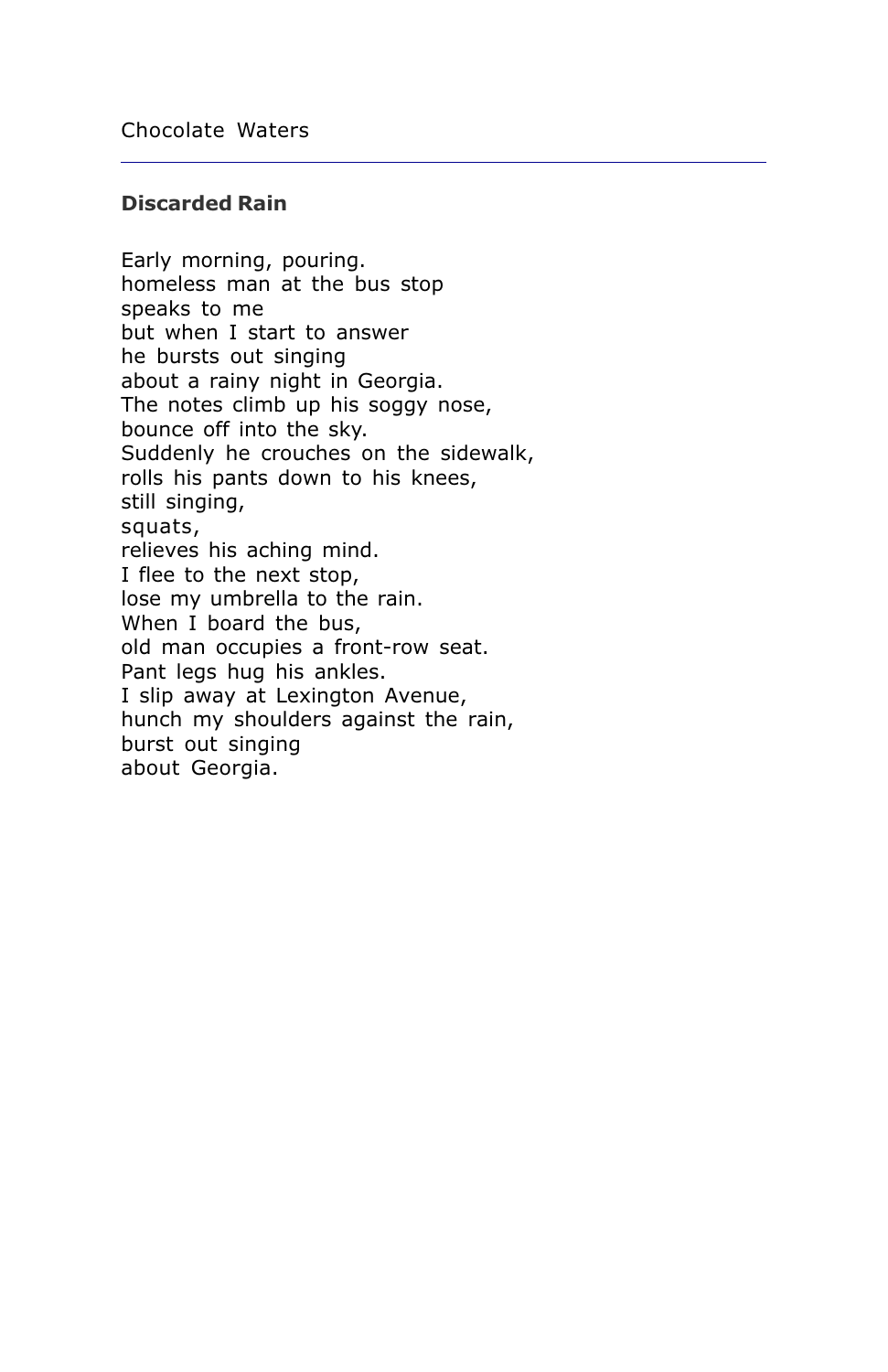## **Authors**

Jason Deen lives and works in Washington DC, but dreams of living elsewhere.

Deborah Finch works for the Rocky Mountain Research Station in Albuquerque, New Mexico. She is the author of Heartbeats, with poems in Arizona Writer and Photographer, Field and Forest, and Tapestry.

## **Roger Jones**

teaches the creative writing program at Southwest Texas State University in San Marcos, Texas, and is the poetry editor of the online journal Ceteris Paribus. He has published one book, and his poems have appeared here and there for the past twenty-five years.

#### Rebecca Lu Kiernan

is the editor of Gecko. Her poetry appears in places such as MS., Idiom 23, and Verandah, with poetry



by David Zvanut 2001  $\odot$  $Clef$ <u>ဖ</u> ö.

forthcoming in Asimov's Science Fiction.

Patti Marshock is an oncology nurse in Phoenix, Arizona. She has poetry forthcoming in The Cancer Poetry Project: Poems by Cancer Patients and Those Who Love Them from Fairview Press.

**Judith Pordon** is constructing a poet's colony in Pas Ancho, Jalisco, Mexico, on the banks of Rio Cuale. Her poems are published in such places as Recursive Angel, The Ledge, Many Mountains Moving, Tulane Review, and Zerozine.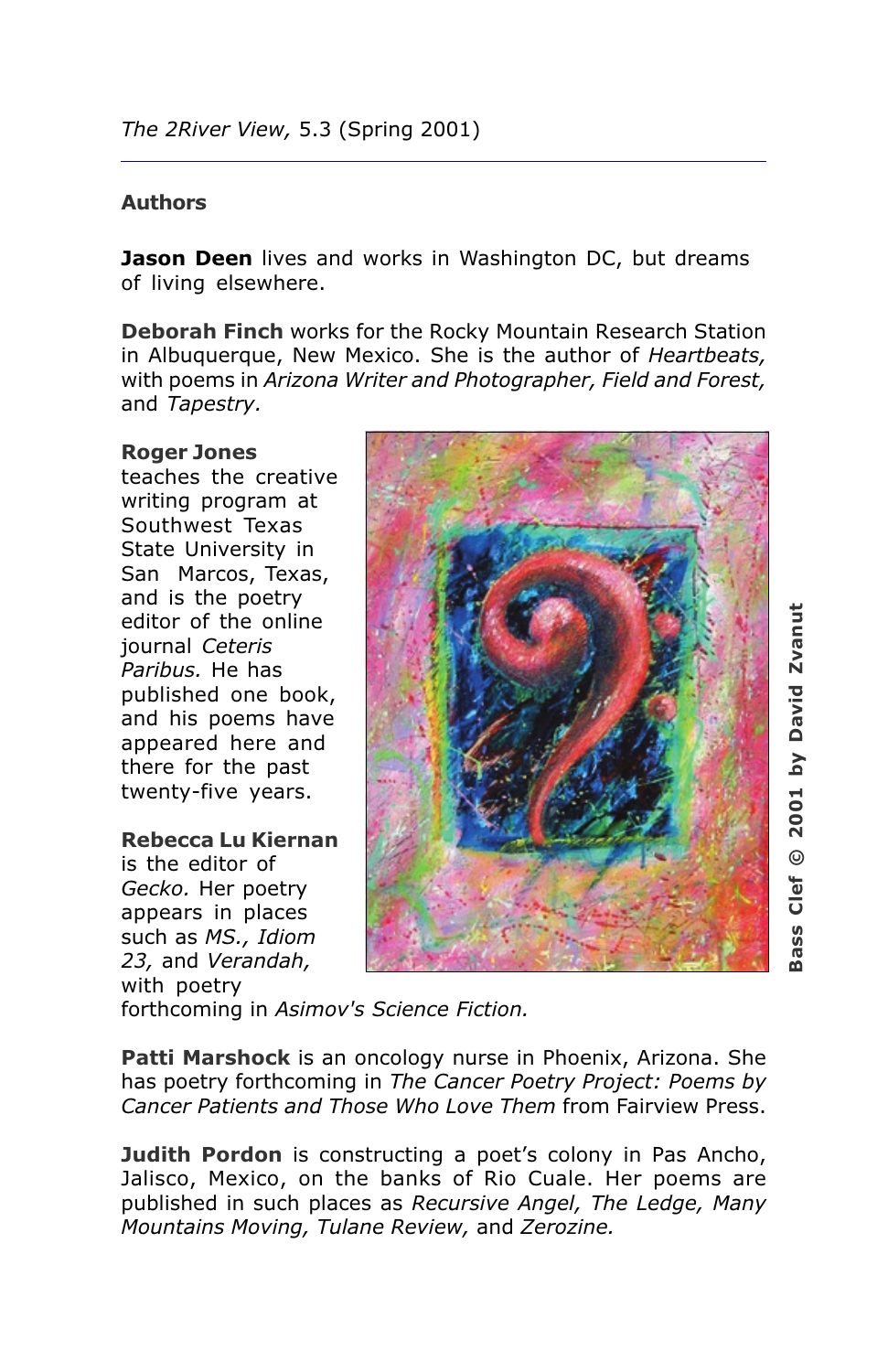Harding Stedler is a retired teacher currently working as a writer and proofreader in Cabot, Arkansas, where he also edits a weekly poetry column in the Cabot Star-Herald and serves as secretary of the Poets' Roundtable of Arkansas.

T. L. Stokes lives in the Pacific Northwest. Her work has appeared online in journals such as Little Brown Poetry, Rogue Scholars, and PoetrySuperHighway, and in print with the Ancient Wind Press.

Susan Vaughan has a master's degree in English and works as a court reporter in California.

Chocolate Waters has recently released a limited-edition CD or her work entitled Chocolate Waters Uncensored, available from chocolatewaters.com. She has three collections in print and has toured throughout the United States, but makes her home in Manhattan.